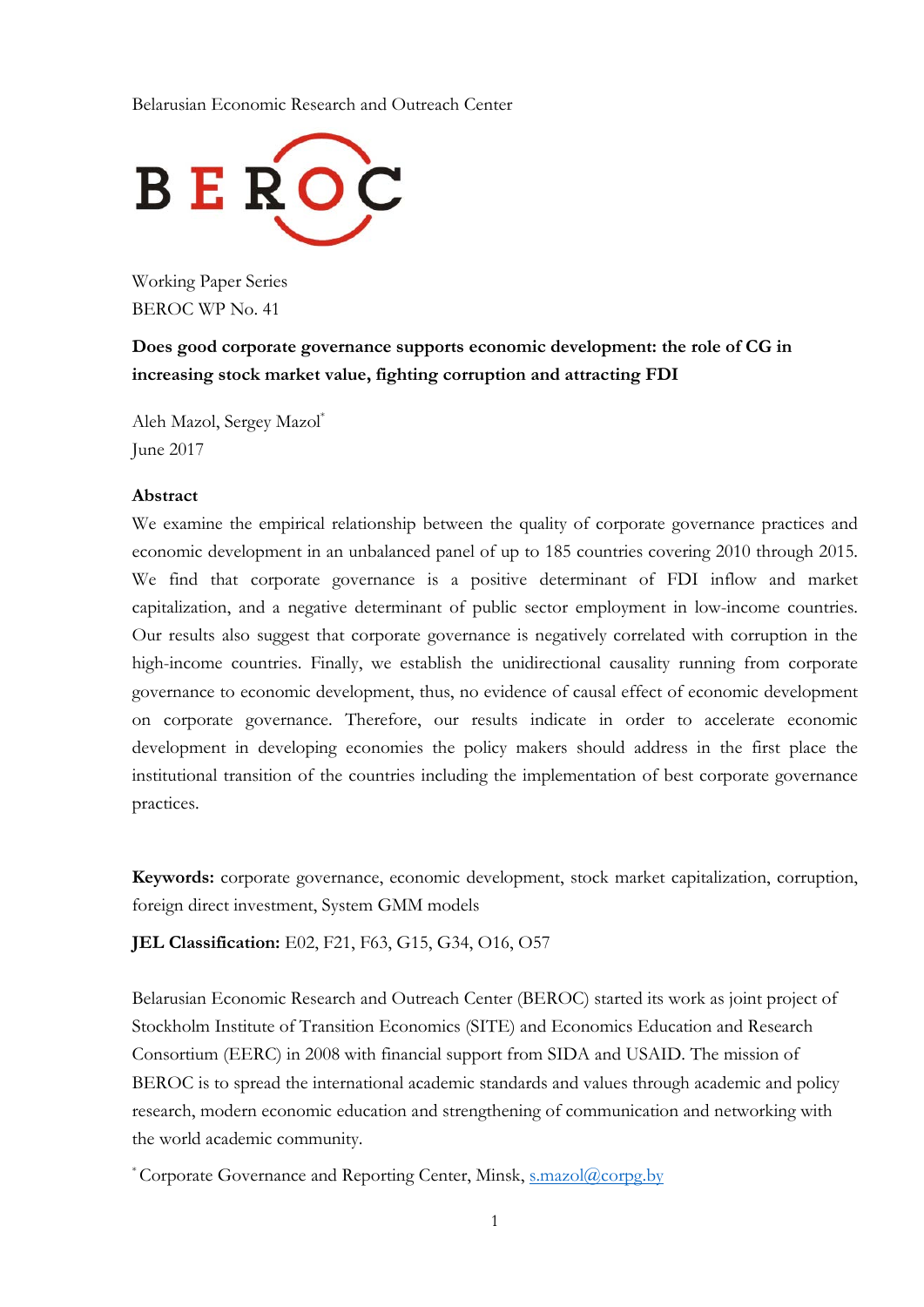## **1. Introduction**

Corporate governance (CG) and its implementation should be supported by relevant government actions and polices. Corporate governance constitutes a set of mechanisms that outside (minority) investors use to protect themselves against expropriation by the managers and controlling shareholders including: (1) steal of profits; (2) the sell of the output or the assets of the company they control, but which minority investors have financed, to another company the managers and controlling shareholders own at below market prices; (3) installing low-qualified family members in managerial positions or overpaying executives (La Porta et al., 1999).

The improvement of CG regulations and laws is especially important for the poor economies, which lack the development of market institutes and face the so-called institutional gap<sup>[1](#page-1-0)</sup>. Moreover, in less developed countries corporate governance practices are mostly nonexistent (Shleifer and Vishny, 1997).

Therefore, understanding corporate governance can stimulate major institutional changes in developing economies. In turn, the implementation of CG laws and regulations can be accelerated by the evidence that effective CG practices help to solve important economic problems, like attracting foreign direct investments, fighting corruption and increasing the market value of domestic firms.

The prior studies have revealed that there is a positive influence of the CG development on accelerating the economic development, however, mostly on economic performance of the firms. Implementation of the best CG practices helps to build more sustainable financial markets and helps companies to survive the global financial crises.

In particular, corporations with the independent boards and audit committees are more sustainable to the global financial breakdowns (Iwasaki, 2014). Effective corporate governance regulations and practices ensure good shareholders protection and accelerate the development of the local stock markets (Claessens, 2006). Improvements of the shareholders and creditors rights' execution increase the development of the national capital markets and help local companies to grow faster (Djankov et all, 2008; Gompers, Ishii and Metrick, 2003).

Furthermore, effective corporate governance can lead to lower corruption level (Wu, 2005). Better shareholders rights protection decreases the transaction costs of managing the foreign subsidiaries and, thus, accelerates the inflow of foreign direct investment (FDI) (Lskavyan and Spatareanu, 2011). Besides, the companies with stronger corporate governance are more attractive for foreign investors as far as they are more transparent and provide better protection of the shareholders rights (Leuz, Lins and Warnock, 2008).

However, from the other point of view, strong corporate governance reduces the FDI inflow if  $M\&A^2$  $M\&A^2$  are used to entry the economy (Wang, Alba and Park, 2012). Transactions and financial costs

 $\overline{a}$ 

<span id="page-1-0"></span>**<sup>1</sup> Institutional gap** – the situation in the economy, when growth is constrained due to absence of appropriate institutional transition.

<span id="page-1-1"></span><sup>2</sup> Mergers and acquisitions.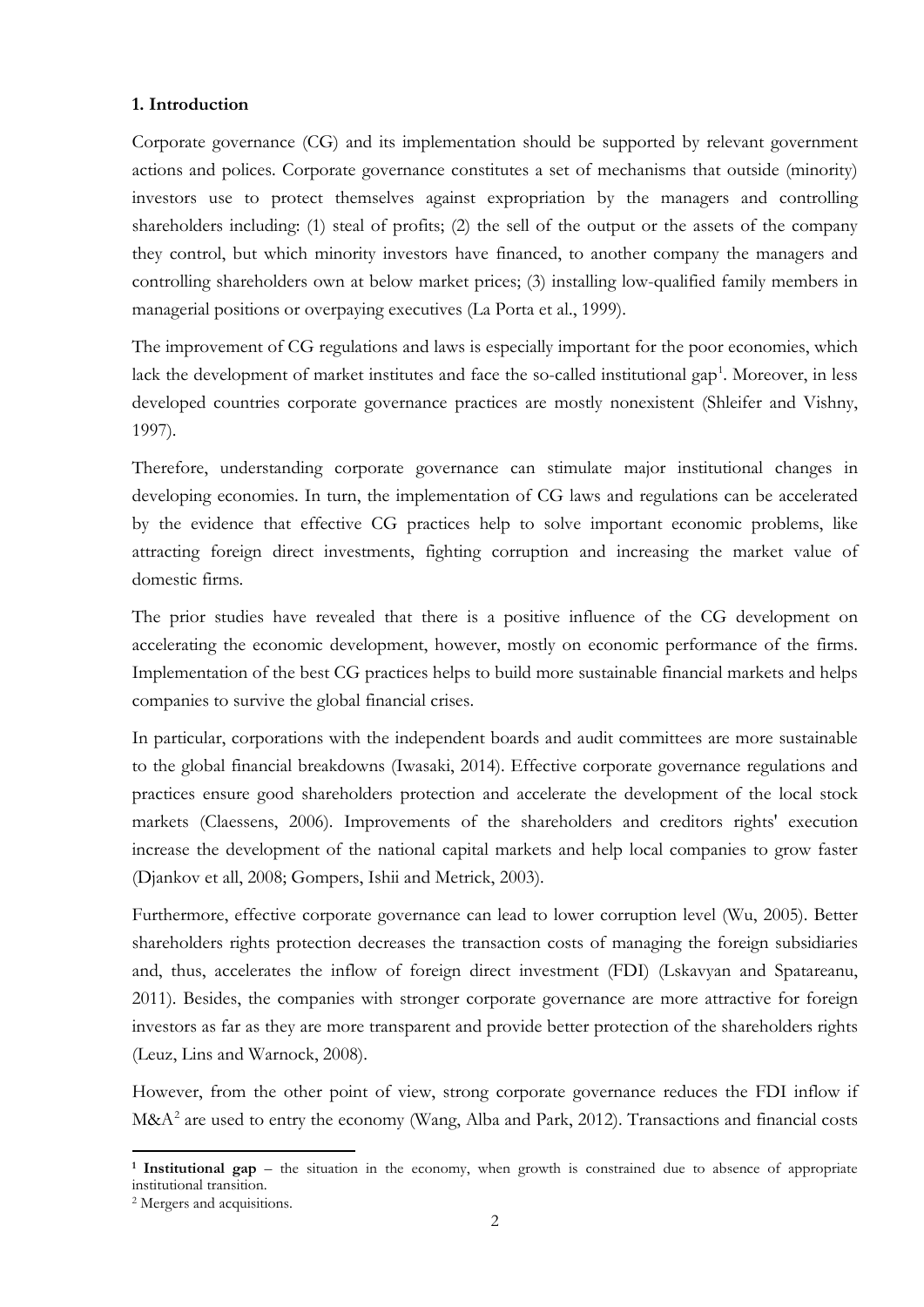of the CG at the company level can be too high decreasing the market value of the corporations (Bebchuk, Cohen and Wang, 2014). Moreover, the development of CG is visa-versa influenced by the inflow of FDI as far as foreign investors bring new CG standards and demand improvements of the regulations. Highly developed financial sector require sound CG system and effective internal and external audit in order to decrease investments risks which helps to attract more capital at lower costs. In turn, substantial level of corruption and inflated public sector block the development of the CG systems as far as they can make the access to state subsidies and preferences more complicated.

Therefore, in this paper we will investigate the role of corporate governance implementation on economic development at the macro level, particularly in supporting the economic transformation of the developing economies through improving the countries' competitiveness as the FDI recipients, reducing the corruption and accelerating the development of the financial markets. Besides, we will also study the possible influence of the corporate governance development on the speed of transition to the market economy through the influence of CG on public sector employment.

Next point in the research is to establish causation between CG implementation and economic development based on cross-country relationships, because there may be the issue of reverse causality. Perhaps, economic development causes improvements in corporate governance rather than the other way round.

The study uses data from 2010 to 2015 for up to 185 countries obtained from the World Bank, Transparency International and Freedom House databases. The main series include minority investors' protection as a measure of the quality of corporate governance; market capitalization of listed domestic companies; net inflows of foreign direct investment; public sector employment; corruption perception.

The research hypotheses are next:

- the minority investors' protection positively influences foreign direct investment;
- the minority investors' protection negatively influences public sector employment;
- the minority investors' protection positively influences the market capitalization of listed domestic companies;
- the minority investors' protection negatively influences corruption perception.

In the first step, the panel unit root test is used in order to investigate the stationarity of the series. Consequently, the System General Method of Moments (GMM) approach is applied to study longrun relationships between each pair of the series. Final step assumes examination of causality between the studied variables also based on the System GMM models.

The main results of the research are next: first, corporate governance positively influences FDI inflow and market capitalization of listed domestic companies in low-income countries; second, corporate governance decreases public sector employment in low-income countries; third, corporate governance negatively influences corruption perception in high-income countries; finally, we find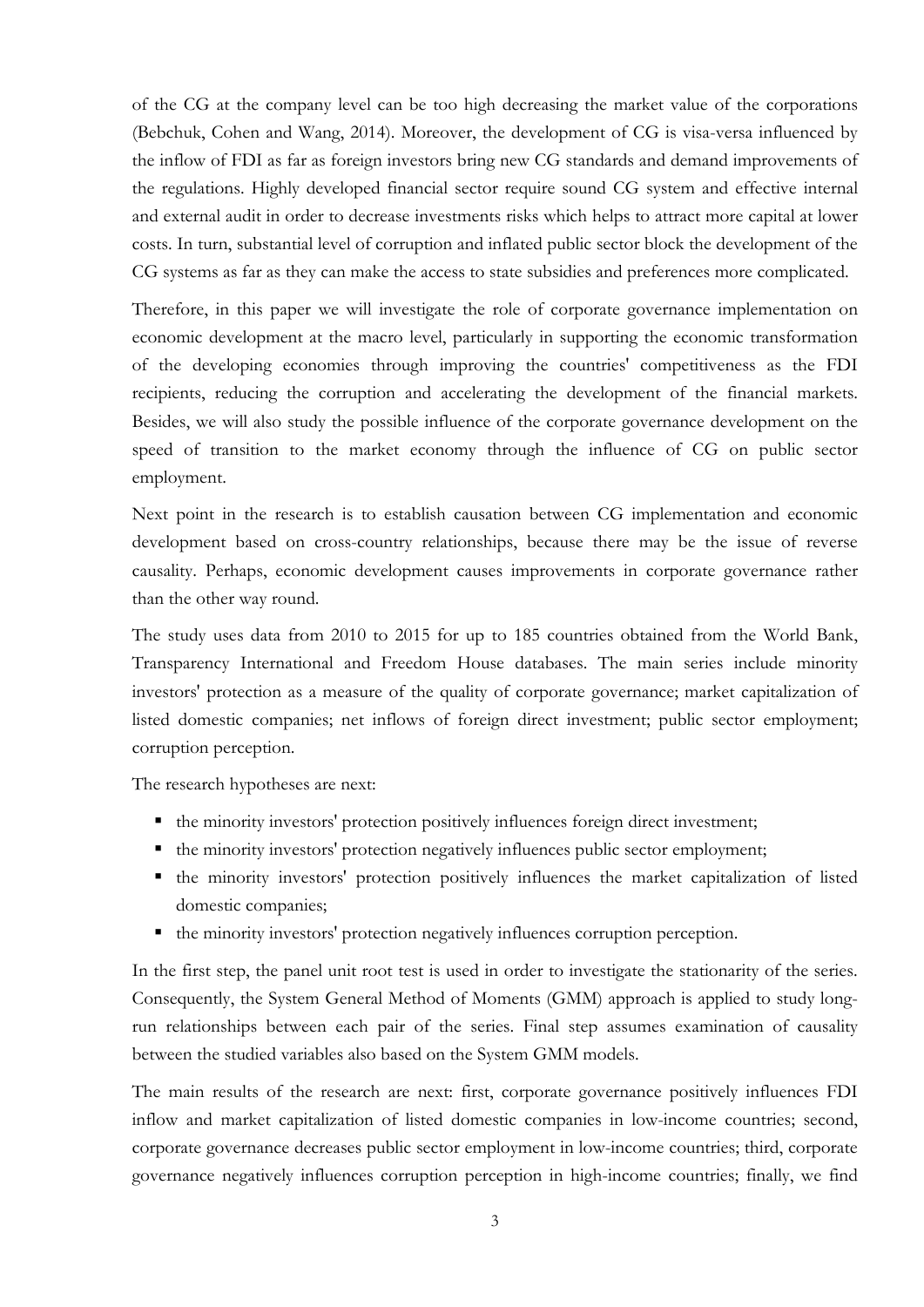unidirectional causality running from corporate governance to FDI inflow, public sector employment, market capitalization and corruption and no evidence of causal relationships in opposite directions.

The paper proceeds as follows. Section 2 presents literature review. In Section 3 we describe the data. Section 4 describes our econometric approach. Section 5 contains our System GMM results for the studied relationships and causality tests. Section 6 concludes. The Appendix contains further information for data used in the research.

## **2. Literature review**

The previous studies confirm positive influence of the corporate governance development on accelerating the economic development, however, mostly on economic performance of the firms. Implementation of the best CG practices helps companies to survive the global financial crises, to attract investment and to fight corruption.

In particular, corporations with the independent boards and audit committees were more resistant to the 2008-2009 global financial breakdown (Iwasaki, 2014), indicating that the quality of the CG is significant for the companies' sustainability to the impact of financial crises. Moreover, this crisis stimulated further improvements of the CG as an attempt to protect companies from controlled shareholders and management expropriations in order to make companies more financially and economically stable.

The Iwasaki's (2014) study was concentrated on Russian companies as far as their national CG system was still underdeveloped and the improvements had to be more radical. In general, the postcrisis CG restructuring required more efficient and independent financial control system and more professional and independent board of directors. On the one hand, as a response to 2008-2009 financial crisis the surveyed companies have increased the number of outside directors, significantly reduced number of the workers' representatives in the supervisory boards. On the other hand, they decreased the number of the outside auditors and substituted them by the insiders represented by the companies' audit employees.

The similar studies were made for other developing and developed economies. For example, the 2008-2009 financial crisis has pushed Taiwan corporations to decrease the number of directors and supervisors controlled by largest shareholders, to enhance monitoring functions of the supervisory board and to improve the information transparency of the corporations (Chen and I-Ju, 2014).

The studies accomplished on the companies from emerging economies during 1997-1998 Asian financial crisis have showed that the effectiveness of CG system, first of all the protection of the minority shareholders, supports the sustainability of the national economy during the financial turbulence (Johnson et al., 2000). Contrary, the weak CG has allowed higher level of expropriation by the managers during financial crises. At the macroeconomic level it caused higher fall of stock market prices and depreciation of local currency.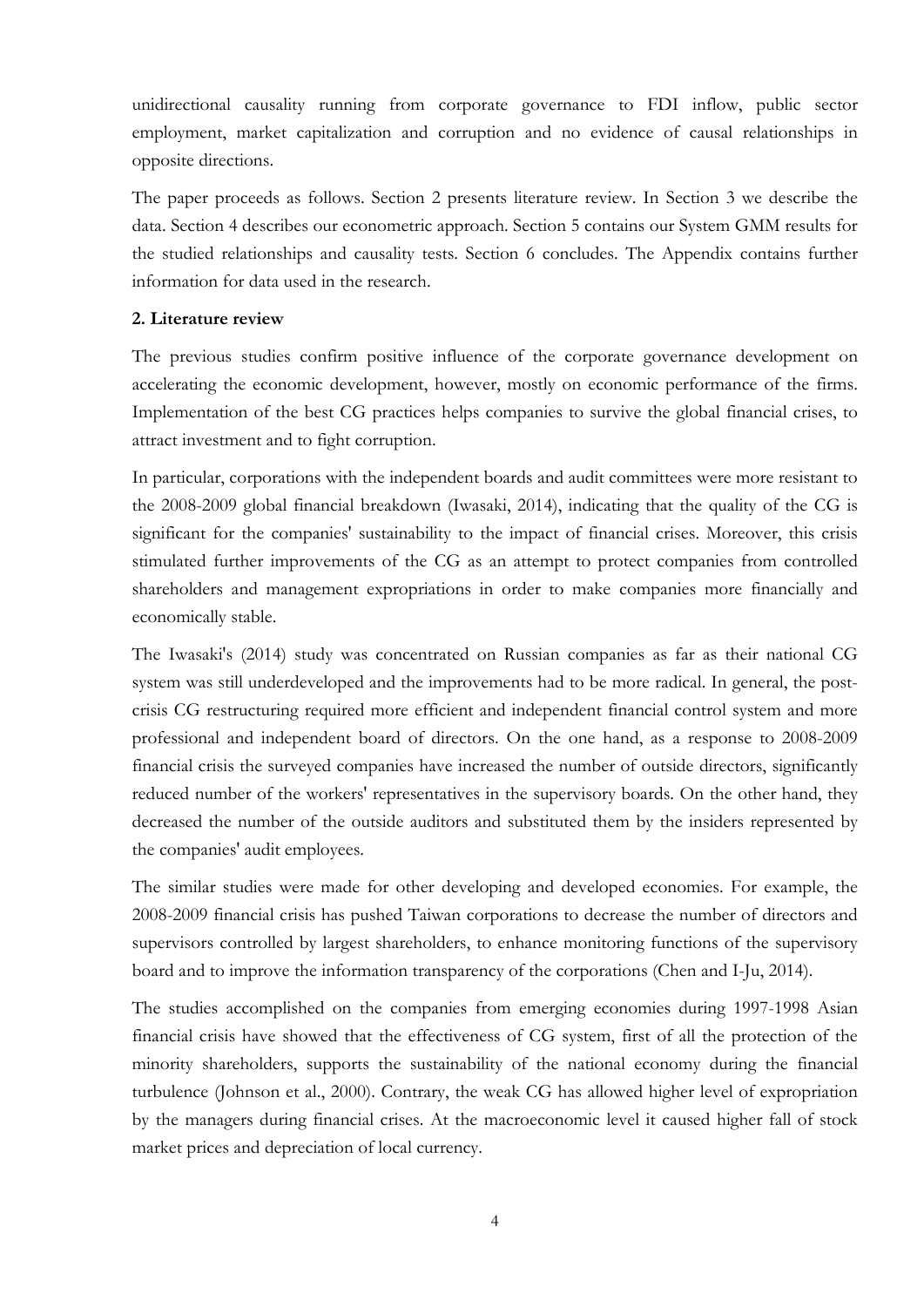The research made on the French corporations has showed that good remuneration policy, efficient audit process and better protection of the minority shareholders increases the investors' confidence about the sustainability of the targeted company, which allows corporations to survive the global financial breakdown (Ezzine and Olivero, 2013). Further, the study on the Spanish companies has revealed that the independence of the board and the size of the board have positive influence on the corporate market value during the global financial crises (Villanueva-Villar et al., 2016).

Therefore, all these has allowed to conclude that implementation of the best CG practices is beneficial both for the shareholders' wealth and for the overall sustainability of the financial markets. First, effective CG regulations and laws ensure good shareholders protection and, second, they accelerate the development of the local stock markets (Claessens, 2006). In particular, better protection of the shareholders' rights and creditors' rights execution is associated with higher size of the capital markets.

The explanation for the last statement is that better CG allows companies to attract more capital at lower cost helping companies to invest leading to a faster growth and increase in the corporate market value. According to study of Gompers, Ishii and Metrick (2003) companies with higher protection of the minorities shareholders rights have better performance, higher market value and better market-to-book value coefficient (Tobin's Q). Therefore, these indicate, first, that investors can earn more if they invest in the companies with higher minority investors' rights protection and, second, countries with better CG practices attract more investors to the stock market and offer more shares with higher market-to-book value ratio, which increases the total stock market capitalization.

In contrast, countries with weaker equity rights protection have by four times less developed stock markets (in terms of stock market capitalization to GDP), than countries with the best practices in this field. They often lack improvements of the shareholders and creditors rights. First of all, better protection of the minority investors' interests, which requires effective state regulation and prevention of self-dealing which is one of the central problems in so-called expropriation by the controlling shareholders or/and managers (Djankov et all, 2008).

Next, better shareholders rights protection decreases the transaction costs of managing the foreign subsidiaries and, thus, accelerates the FDI inflow (Lskavyan and Spatareanu, 2011). The evidence from the US companies shows, that they hold less shares in the foreign companies with poor CG and higher risks of expropriation by the local co-owners and managers. Moreover, poorly governed companies attract fewer foreign investments as far as they are valued less by investors, and the foreign companies are exposed to more transaction costs for managing and controlling the abroad subsidiary. Besides, the companies with stronger corporate governance are more attractive for foreign investors as far as they are more transparent and provide better protection of the shareholders rights (Leuz, Lins and Warnock, 2008). An important role in attracting FDI is played by the local legal system. The evidence from the UK abroad investments shows that weak legal system which does not provide enough possibilities to protect ownership rights decreases the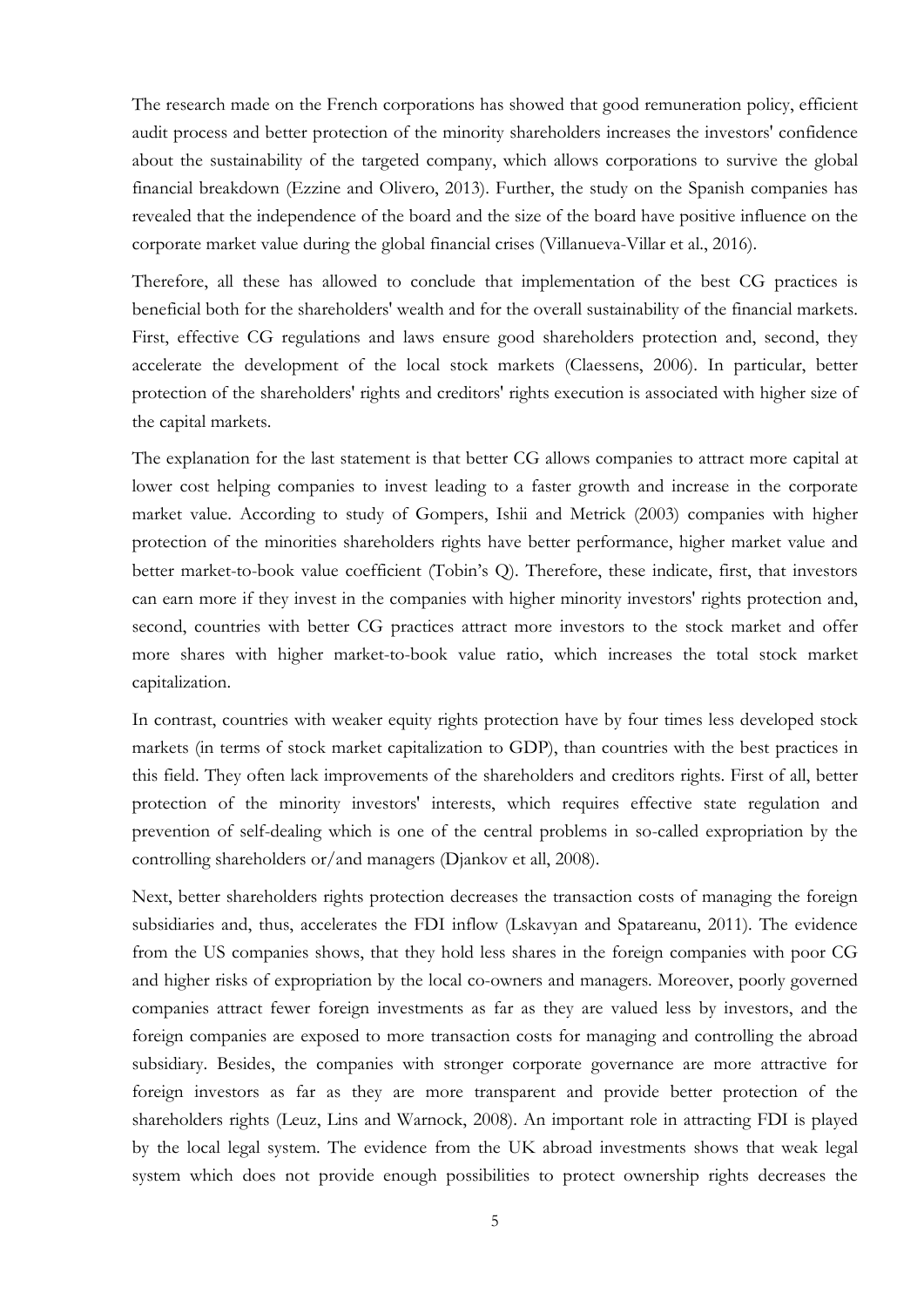possibility of attracting FDI. In this case the foreign investors prefer to buy smaller stakes of the local companies which allow to decrease the risk of expropriation by the local shareholders or managers.

However, from the other point of view, strong corporate governance reduces the FDI inflow if M&A is used to entry the economy (Wang, Alba and Park, 2012). This relationship is based on the hypothesis that strong corporate governance maximizes the company's market value and leaves little space for increasing the wealth of the foreign shareholder who buys new shares. Moreover, strong corporate governance allows the minority owners to exercise effectively the shareholders' rights, which increases the transaction costs of managing the company for the majority foreign shareholder.

In turn, transactions and financial costs of the CG at the company level can be too high reducing the market value of the corporation (Bebchuk, Cohen and Wang, 2014). For example, some types of incentives offered to the executives, in particular "golden parachutes", decreases the shareholders' wealth. This is happened because "golden parachutes" can increase managerial slack and provoke acquisitions, which are not in the interests of the shareholders.

Moreover, the development of CG is visa-versa influenced by the inflow of FDI as far as foreign investors bring new CG standards and demand improvements of the regulations. Highly developed financial sector require sound CG system and effective internal and external audit in order to decrease investment risks, which helps to attract more capital at lower costs. Substantial level of corruption and inflated public sector block the development of the CG systems as far as it can makes the access to state subsidies and preferences more complicated (WB, 2014).

Therefore, in order to compete in world capital markets, a number of countries are handling with the introduction rules or formal laws for the enhancement of corporate governance. This is mainly caused by the growing understanding that that improper corporate governance mechanisms lead to growth in the cost of equity capital for emerging market corporations and, subsequently, they find it much more difficult to acquire equity investors (Klapper and Love, 2002; Dyck and Zingales, 2002).

Additionally, the research made on the data available for 14 emerging market shows that good CG practice at the company level insures higher market value of the corporations (Klapper and Love, 2002). This is especially true for the companies based in the economies with poor legal systems. Such corporations are considered as less risky and more attractive for the investments to the countries, which offer low shareholders' legal protection. Another study at the country level paid attention to the importance of protecting the minority interests from the point of view of economic development. The research made by (Dyck and Zingales, 2002) proves that in the countries with more concentrated ownership and more benefits of control for the big shareholders (expropriation effect) the privatization deals are made on the closed basis and capital markets are less developed.

Finally, effective CG practices may lead to lower corruption level (Wu, 2005). This is true both for the so-called demand and for supply sides of bribery. The higher CG standards applied by the companies increase the risks for the officials of asking for the bribes. On the other hand, the managers of the companies, which apply high anti-corruption standards, are less probable to play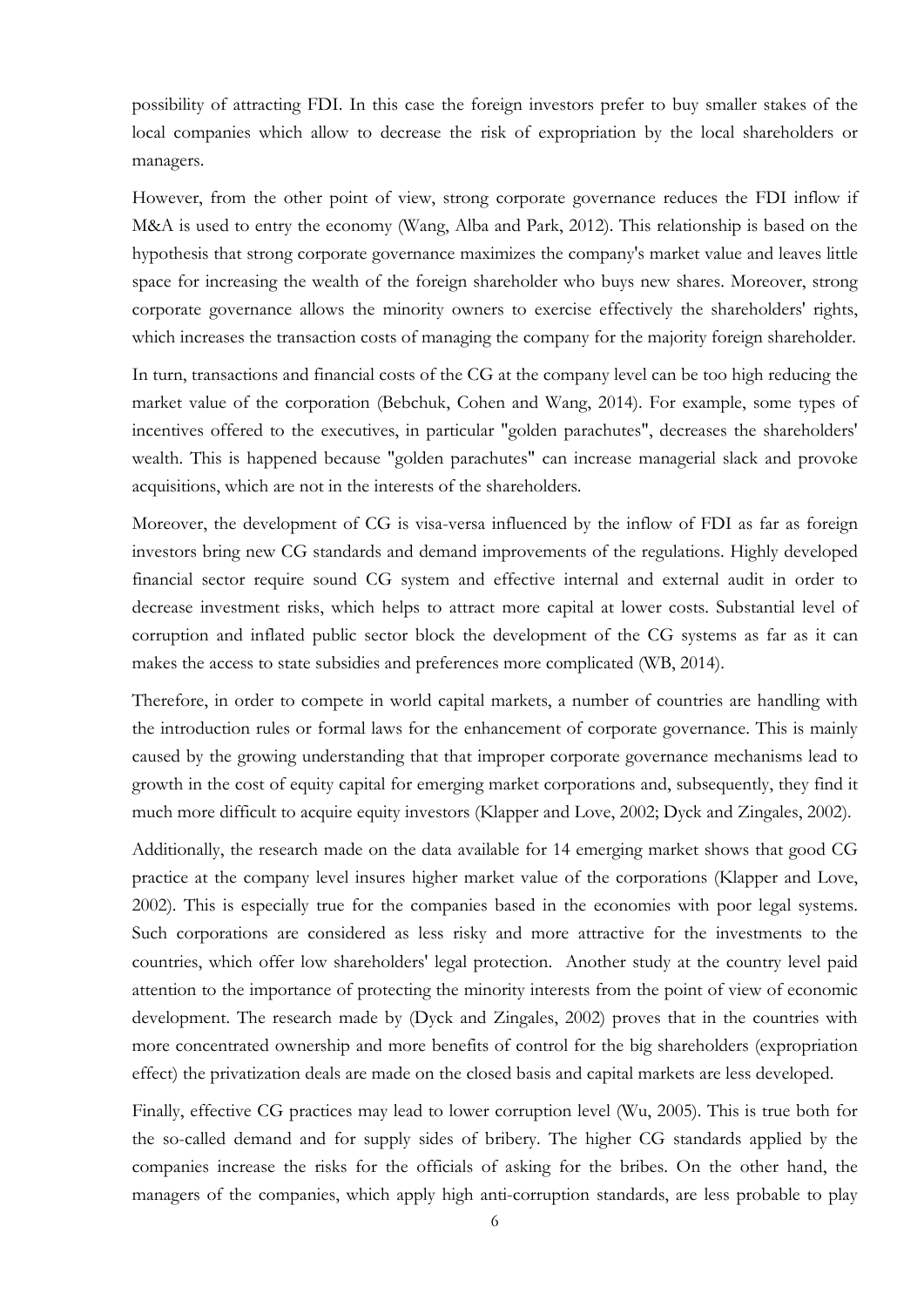the corruption "game". This insures less corporate exposure to the political and criminal risks and make it more attractive for the investments. The research provides evidence that the companies with stronger CG are less involved in bribery. In general, corporations, which adopt best anticorruption standards, have better financial performance and sustainability (Mercedes, 2016).

# **2. Data**

**.** 

The core data used in this study is the World Development Indicators (WDI) database published annually by the World Bank. The main independent variable is the "Minority investors' protection", which comes from the World Bank's Doing Business database and can be used to measure the overall development of the corporate governance at the country level.

The other key WDI variables are the following: foreign direct investment per capita, which will assess the influence of good CG on the national economy attractiveness for the foreign investors; employment at the public sector (% of total employment), which will measure the influence of the CG developments on market transformation of the country; market capitalization of listed domestic companies (% of GDP), which will measure the influence of good CG on increasing the market value of corporate sector.

Finally, for the corruption measure the Corruption Perceptions Index (CPI) by Transparency International is used. The CPI represents a composite indicator that evaluates the level of perception of public-sector corruption in 180 countries, based on various expert and business surveys. It grades countries using a scale from zero to 10, where higher score means lower corruption perception.

The intersection of minority investor protection and macroeconomic indicators leads to an unbalanced panel<sup>[3](#page-6-0)</sup> of up to 185 countries over the period 2010 to 2015. The full description of the variables used in this study is shown in Table 1. The dimension of the panel data was taken in order to include as many countries as possible each with reasonable time length of observations. Further, the countries were classified using World Bank's approach as low-income (LIC) and high-income (HIC). The full list of countries and their country group based on income classification is presented in Table A1 of the Appendix A.

<span id="page-6-0"></span><sup>&</sup>lt;sup>3</sup> Some of the countries in the sample have different number of time series observations.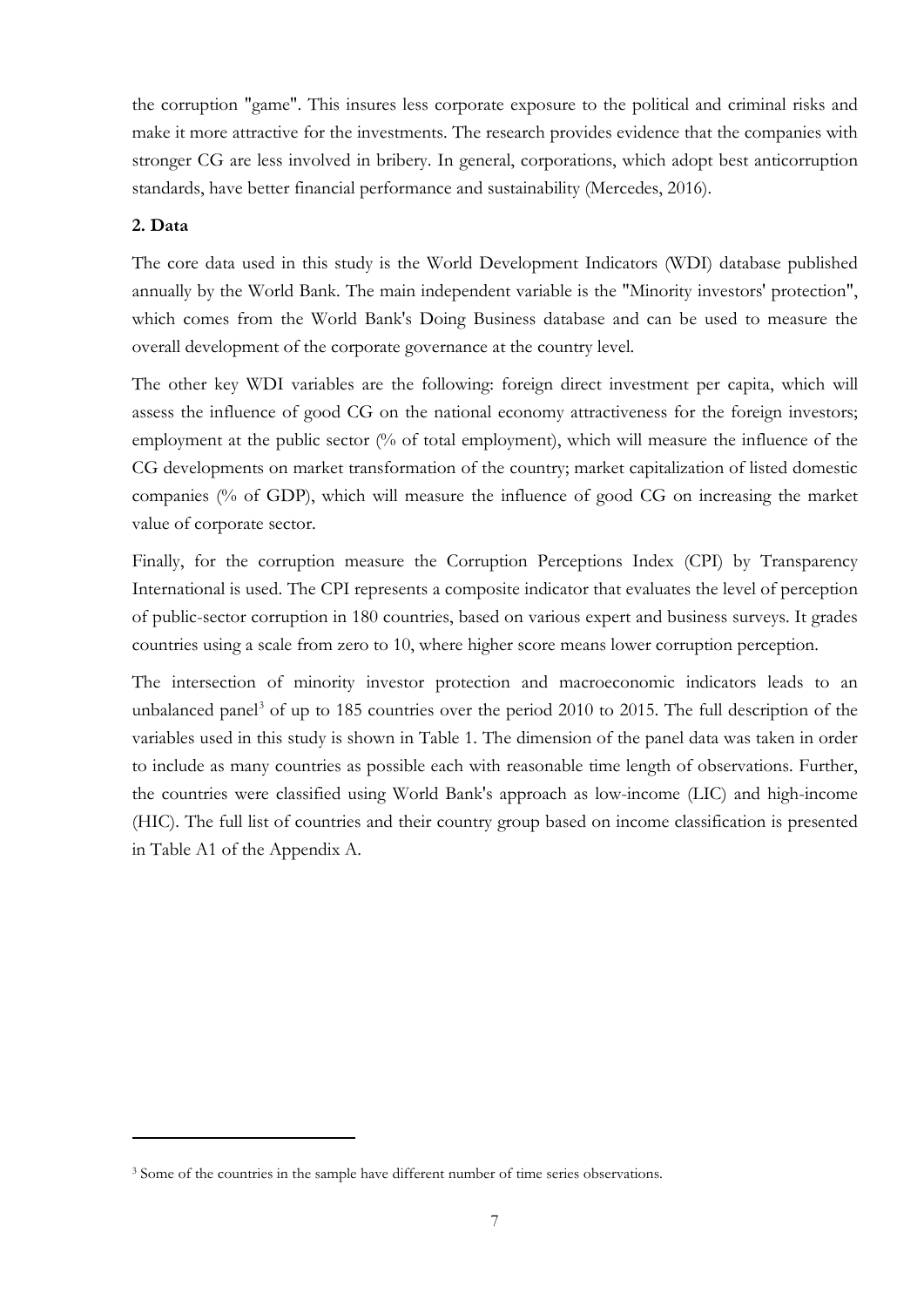Table 1. Description of variables

| Variable                                         | Source        | Description                                                                         |
|--------------------------------------------------|---------------|-------------------------------------------------------------------------------------|
| GDP per capita (GDP)                             | World Bank    | GDP per capita (constant 2010 US\$)                                                 |
| Minority investors protection<br>(MIP)           | World Bank    | Overall distance to frontier (score, 0-100, the higher<br>– the better)             |
| Financial development<br>(Financial development) | World Bank    | Domestic credit to private sector $\frac{0}{0}$ of GDP)                             |
| Population (Population)                          | World Bank    | Population, total number                                                            |
| Gross capital (Gross capital)                    | World Bank    | Gross capital formation (% of GDP)                                                  |
| Openness (Openess)                               | World Bank    | Trade – exports and imports (% of GDP)                                              |
| Natural rent (Natural rent)                      | World Bank    | Total natural resources rents (% of GDP)                                            |
| Inflation (Inflaion)                             | World Bank    | Inflation, consumer prices (annual %)                                               |
| FDI per capita (FDI)                             | World Bank    | FDI per capita (constant 2010 US\$)                                                 |
| Public sector employment<br>(PUBLIC)             | World Bank    | Share of employment in the public sector, %                                         |
| Capitalization (CAP)                             | World Bank    | Market capitalization of listed domestic companies<br>$(\% \text{ of GDP})$         |
| Government expenditures<br>(Govex p)             | World Bank    | General government final consumption expenditure<br>per capita (constant 2010 US\$) |
| Corruption index                                 | Transparency  | Corruption Perception Index (score, 0-10, the                                       |
| (CORRUPTION)                                     | International | higher – the better)                                                                |
| Press freedom (Press freedom)                    | Freedom       | The freedom of the press index ranks countries on                                   |
|                                                  | House         | a scale ranging from zero (best press freedom) to                                   |
|                                                  |               | 100 (worst press freedom).                                                          |

Descriptive statistics for the entire sample of countries are shown in Table 2. The summary statistics for individual samples of low-income and high-income countries are presented in Figure A1 and Tables A2 and A3 of the Appendix A.

| Series                             | Obs. | Mean     | Std. dev. | Min         | Max       |
|------------------------------------|------|----------|-----------|-------------|-----------|
| Minority investors protection      | 1097 | 60.16    | 12.69     | 26.40       | 91.24     |
| FDI per capita                     | 1041 | 1146.60  | 8819.97   | $-10335.36$ | 253696.40 |
| Public sector employment           | 285  | 20.54    | 11.40     | 1.8         | 78.5      |
| Capitalization                     | 414  | 71.24    | 132.02    | 0.01        | 1185.86   |
| Corruption perception              | 1014 | 4.23     | 2.02      | 0.80        | 9.46      |
| Openness                           | 1051 | 93.60    | 55.83     | 0.18        | 455.42    |
| Natural rent                       | 1092 | 8.15     | 11.67     | 0.00        | 60.83     |
| Inflation                          | 1039 | 5.04     | 7.18      | $-8.12$     | 109.68    |
| Financial development              | 1033 | 54.74    | 45.27     | 0.002       | 253.57    |
| GDP per capita                     | 1098 | 12691.84 | 17973.04  | 206.71      | 107036    |
| Population (in millions of people) | 1106 | 38.14    | 140.69    | 0.02        | 1371.22   |
| Government expenditures            | 355  | 2845.69  | 3792.86   | 28.59       | 19208.68  |
| Press freedom                      | 1050 | 48.65    | 22.77     | 9.00        | 95.00     |
| Gross capital                      | 1000 | 24.53    | 9.01      | 1.73        | 70.62     |

Table 2. Descriptive statistics for entire sample of countries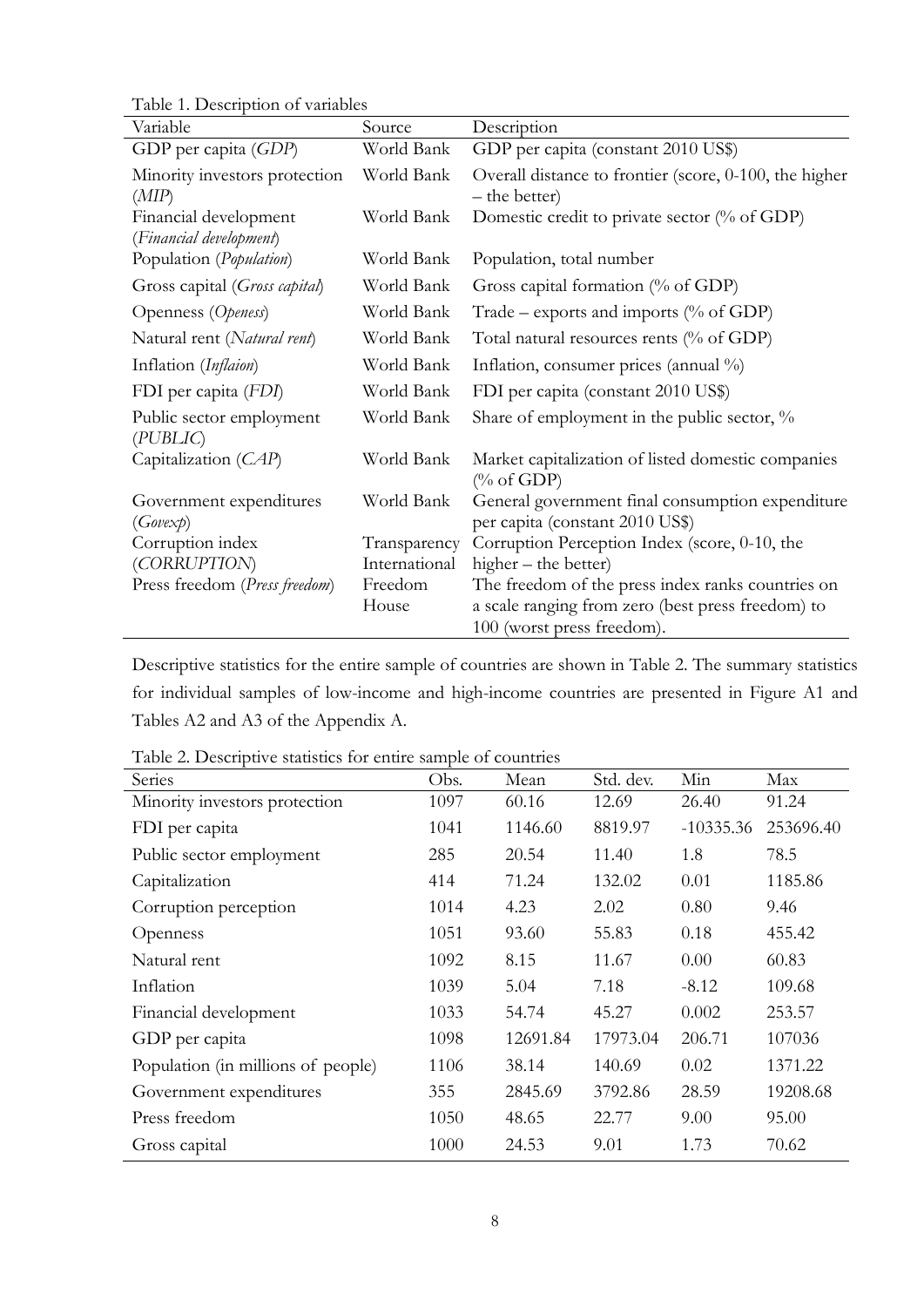# **3. Methodology**

# *3.1. Dynamic panel data analysis*

In panel country data settings the disturbances include unobservable, time-invariant, country effects, which may result in the correlation with the regressors. The dynamic panel analysis using the instrumental variables technique allows for such endogeneity of all explanatory variables with the country effects (Baltagi, 2008; Mundlak, 1978).

However, in the dynamic panel settings, the fixed effect, the random effects estimators and the Ordinary Least Squares (OLS) estimator are biased and inconsistent due to the presence of the lagged dependent variable among regressors, which is correlated with the error term. In this regard, Arellano and Bond (1991) have proposed a generalized method of moment (GMM) procedure to estimate the dynamic panel model using the lagged values of the dependent variable and the endogenous explanatory variables as instruments to address the endogeneity problem. Consequently, Arellano and Bover (1995) and Blundell and Bond (1998) have developed a unifying system GMM framework with more efficient IV estimators.

The system GMM estimator consists of the original equation in levels and the transformed equation in first differences. The lagged first differences of the regressors and the lagged levels of the regressors are added as instruments for the original and the transformed equation, respectively.

For the consistency of System GMM estimations two key assumptions are important:

- 1. There should be no serial correlation in the error term. Therefore, the Arellano-bond test for serial correlations AR(2) is used to check for the second-order correlation in differences to control first-order serial correlation in levels (Roodman. 2009).
- 2. The instruments should not be correlated with the error term. The Hansen *J* test (Hansen, 1982) for over-identifying restrictions is used in order to check the correctness of the instruments. It determines the correct specification, and reports the p-values for the null hypothesis of instrument validity.

Therefore, in this paper in order to evaluate the influence of minority investors protection (distance to frontier) as a proxy for quality of corporate governance in the countries the Arellano– Bover/Blundell–Bond two-step system GMM estimator is used to estimate Eqns. (1)-(4), employing the robust standard errors developed by Windmeijer (2005).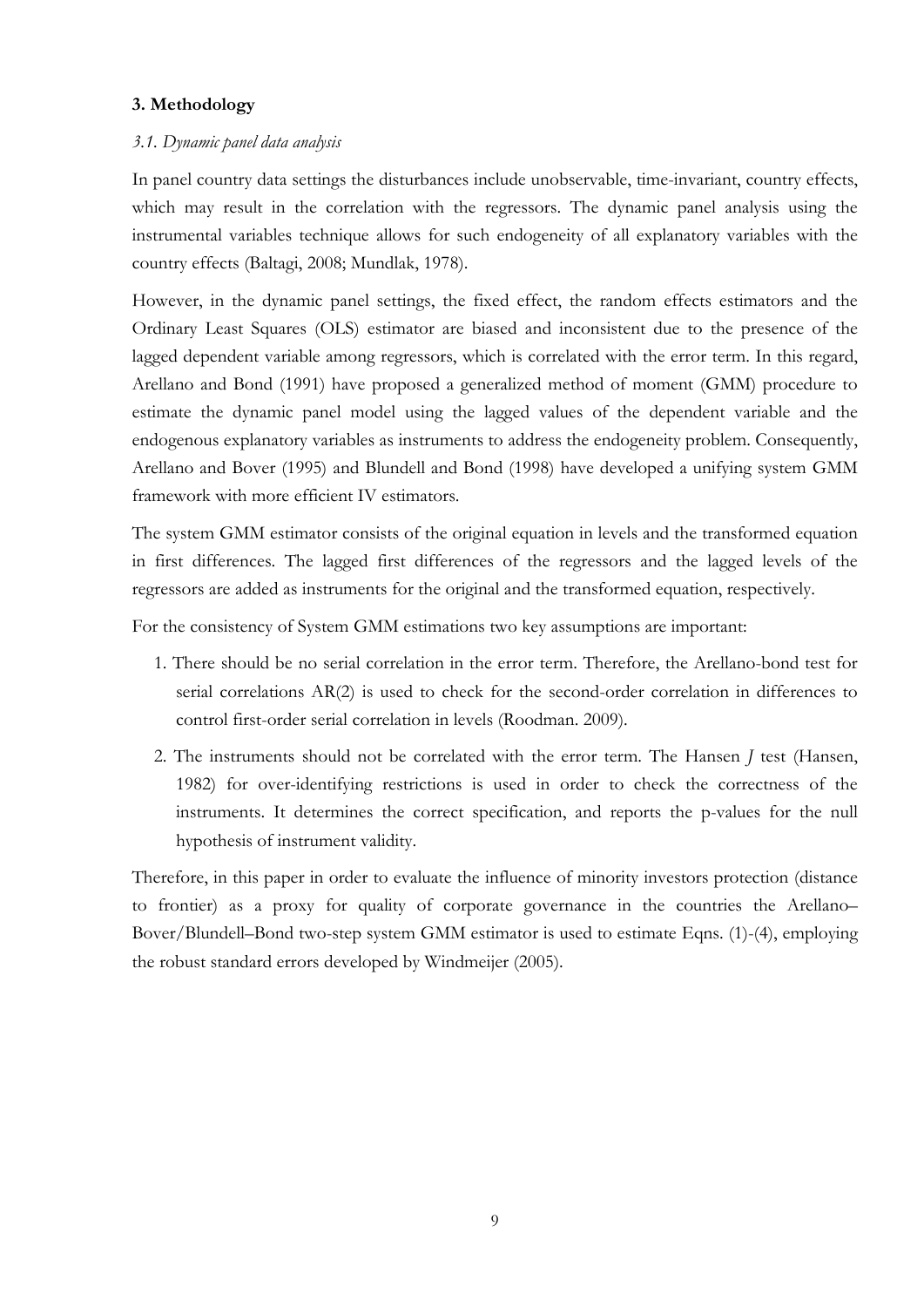$$
\ln FDI_{i,t} = \alpha_{10} + \sum_{j=1}^{p} \alpha_{11j} \ln FDI_{i,t-j} + \alpha_{12} \ln MIP_{i,t} + X'_{1i,t} \beta_1 + \mu_{1t} + \delta_{1i} + \varepsilon_{1i,t},
$$
\n(1)

$$
PUBLIC_{i,t} = \alpha_{20} + \sum_{j=1}^{p} \alpha_{21j} PUBLIC_{i,t-j} + \alpha_{22} \ln MIP_{i,t} + X'_{2i,t} \beta_2 + \mu_{2t} + \delta_{2i} + \varepsilon_{2it},
$$
\n(2)

$$
CAP_{i,t} = \alpha_{30} + \sum_{j=1}^{p} \alpha_{31j} CAP_{i,t-j} + \alpha_{32} \ln MIP_{i,t} + X'_{3i,t} \beta_3 + \mu_{3t} + \delta_{3i} + \varepsilon_{3i,t},
$$
\n(3)

$$
\ln CORRUPTION_{i,t} = \alpha_{40} + \sum_{j=1}^{p} \alpha_{41j} \ln CORRUPTION_{i,t-j} + \alpha_{42} \ln MIP_{i,t} + X'_{4i,t} \beta_{4} + \mu_{4t} + \delta_{4i} + \varepsilon_{4i,t}, \tag{4}
$$

where ln*FDI*<sub>it</sub>, *PUBLIC*<sub>it</sub>, *CAP*<sub>it</sub> and *CORRUPTION*<sub>it</sub> are respectively log of foreign direct investment inflow per capita, share of public sector employment, stock market capitalization of listed domestic companies, Corruption Perception Index for country *i* at period *t*; ln*MPI*<sub>it</sub> is a log of minority investors protection for country *i* at period *t*,  $X'_1$ ,  $X'_2$ ,  $X'_3$  and  $X'_4$  represent vectors of control variables for each of Eqns. (1)-(4). Additionally, country-specific fixed effects (*μ*) and time effects through period dummies (*δ*) capture common shocks to the values of dependent variables of all countries. The error terms ( $\varepsilon$ ) determine all other omitted factors, with  $E(\varepsilon_i)=0$  for all *i* and *t*.

The main variable of interest is  $lnMIP$  – the log of minority investors' protection, which is used, first, to capture the overall quality of corporate governance laws and regulations in particular country and, second, as it also represents the distance to frontier (that is to best practices in corporate governance) it may also take into account growth in the demand for better economic institutions in the country. Consequently, the parameters  $a_{12}$ ,  $a_{22}$ ,  $a_{32}$  and  $a_{42}$  measures the effect of quality of corporate governance on foreign direct investment, public sector employment, market capitalization and corruption.

The variable ln*FDI* – the log of real foreign direct investment inflow per capita is used as a dependent variable in the Eqn. (1), because free movement of capital across national borders leads to an efficient allocation of resources that increases productivity and economic development across countries. Therefore, good corporate governance should accelerate the positive influence of FDI into the economies.

The dependent variable *PUBLIC* – public sector employment in Eqn. (2) serves as a proxy for the government size. Its higher value for particular country means higher levels of taxation, which may alter incentives to produce, work and invest (especially for low-income countries), because taxes decrease returns from private investment and productive effort, and, as a result, may lead to growth in the demand for leisure over work (Easterly and Rebelo, 1993). Consequently, negative influence of corporate governance may indicate a shift to economic reforms that induce transfer of employees to private sector.

The dependent variable *CAPITALIZATION* – *market capitalization* is considered as a measure of the ability of an economy through its stock markets to mobilize capital and diversify risk. Therefore,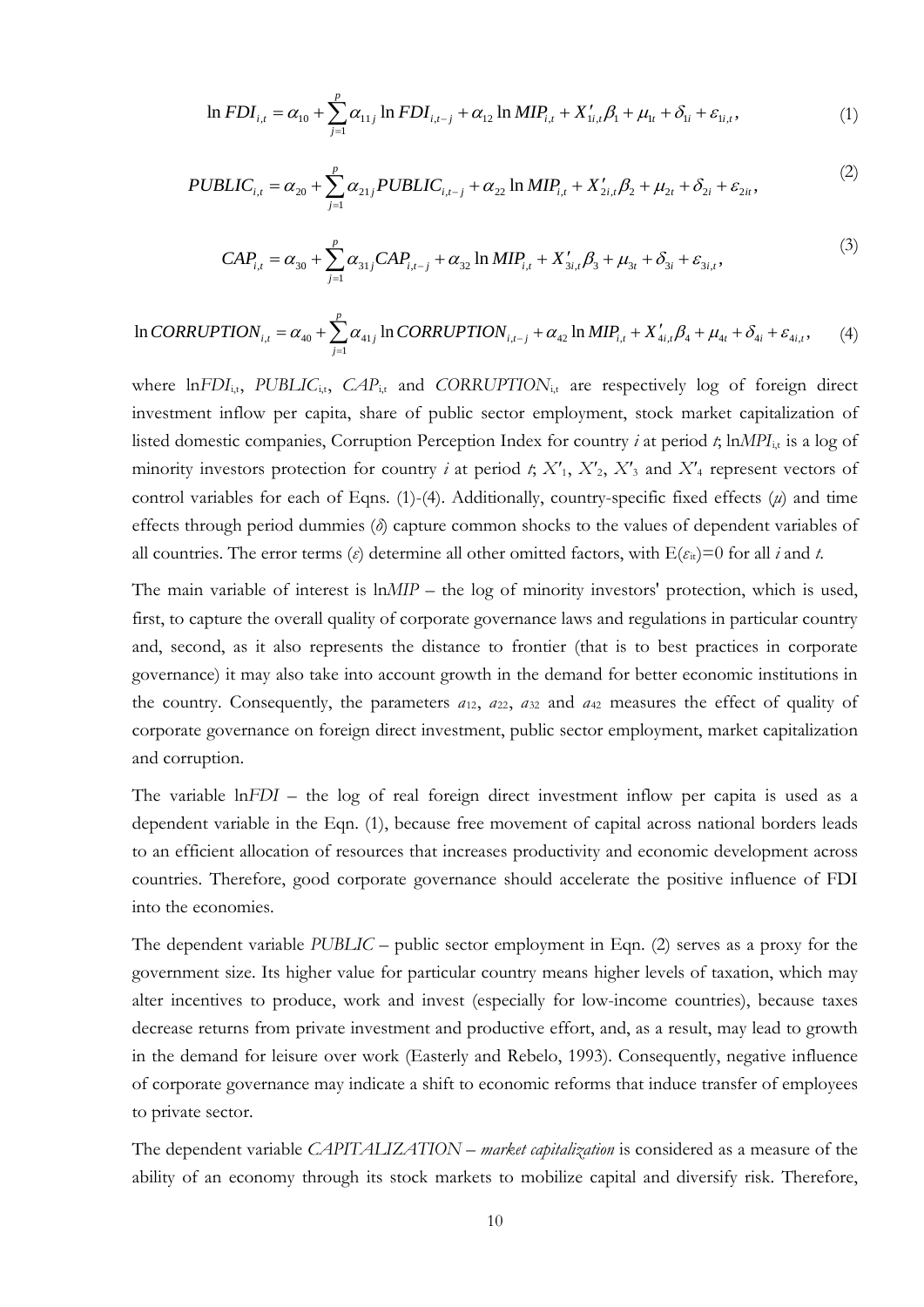positive impact of corporate governance on market capitalization of domestic companies may serve as a sign of a better redistribution of financial resources in the economy.

The dependent variable *CORRUPTION* – level of corruption perception in Eqn. (4) serves as proxy of main barrier for institutional development in the countries. Thus, the positive effect of corporate governance may serve as key sign for policy makers to accelerate the fight against corruption.

Regarding other controls to include in the vector of control regressors, GDP per capita is found to be one of the robust determinants of income levels in the countries and, thus, overall economic development. Moreover, rich countries are able to use more resources to fight and prevent corruption, in turn low-income countries are supposed to be more corrupt than high-income countries (Elbahnasawy and Revier, 2012). Therefore, the independent variable ln*GDP –* log of real GDP per capita is included in all of Eqns. (1)-(4).

International trade is often considered as an important factor that causes economic development (Sachs and Warner, 1995; Frankel and Romer, 1999; Dollar and Kraay, 2002; Winters, 2004). It has several channels of influence on economic activity, from efficiency gains caused by greater competition and specialization to diffusion of ideas and knowledge (Sachs and Warner, 1995). As a result, it helps producers to use their production comparative advantages leading to a more efficient allocation of resources (De Haan et al., 2006). Therefore, *Openness* to international trade, measured by the share of exports and imports in GDP is included in Eqns. (1) and (3) assuming positive influence on FDI inflow and market capitalization.

In terms of monetary and inflationary policies and outcomes, it is supposed that higher levels of inflation negatively influences economic development (Briault, 1995; Barro, 1997; Bruno and Easterly, 1998). However, the effects of inflation depend on whether it is anticipated or unanticipated. Specifically, an unanticipated inflation is a result of unsound monetary policies, which discourage long-term investments as inflation may create uncertainty about future payoffs (Briault, 1995). Therefore, the independent variable *Inflation* is included in Eqns. (1), (3) and (4) and supposed to negatively influence foreign direct investment. However, in case of market capitalization and especially for low-income countries, where stock markets are supposed to be not fully efficient the influence of unanticipated inflation may be positive. Therefore, it is supposed to positively influence the market capitalization in low-income countries. Additionally, inflation may also be a robust predictor of corruption. A higher and more variable inflation increases complexity in monitoring government spending and public contracts, which may result in higher corruption (Braun and Di Tella, 2004). Therefore, countries with higher and more variable inflation are supposed to have greater corruption perception level.

According to Sachs and Warner (2001) the influence of natural resources on economic development is negative leading to so-called phenomena as "natural resource curse". Moreover, Mehlum et al., (2006) determine that in countries with low institutional quality, including high level of corruption, natural resources can decrease long-term growth and lengthen the transformation path to the market economy. However, in case of FDI inflow the resource abundance may be growth-enhancing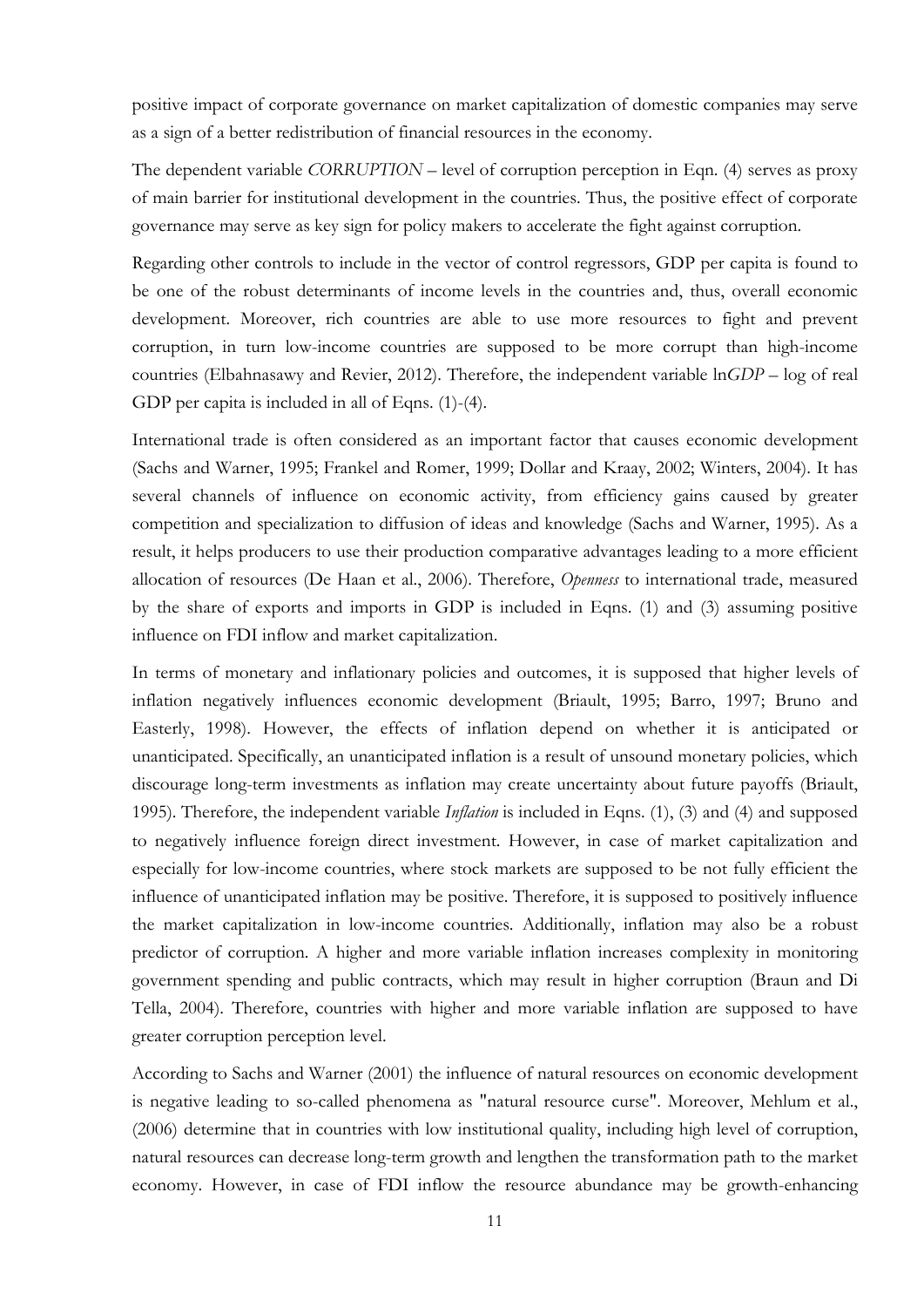(Brunnschweiler and Bulte, 2008). Therefore, the independent variable *Natural rent* is added as a control variable into Eqns. (1), (2) and (4) and supposed to increase FDI inflow, public sector employment and level of corruption.

Improved *financial development* helps companies to access financial capital easily and less costly. In turn, it let companies to expand their production leading to increase in their market capitalization. Furthermore, *financial development* is important in order to sustain capital inflows to developing countries (Haque, Mathieson and Sharma, 1997), thus, it is added to Eqn. (3).

The explanatory variable *Population* is added as a control variable into Eqns. (2) and (4) as it is supposed that growth of the population leads to decrease in the public sector employment due to scope effect on the economy and increase in corruption level due to decrease in public spending per capita and, thus, incomes per capita.

The regressor *Gross capital* is included in Eqn. (1) in order to take into account complementarity between *FDI* and domestic investment (Borensztein et al., 1998). The independent variable *share of public expenditures* is added as a control variable into the Eqn. (3) in order to capture the necessity for higher level of taxation in the country and, as a result, larger government size; the positive sign for the corresponding coefficients are assumed.

One of the important determinants of corruption, that was found in previous studies, is *press freedom*. Better press freedom improves transparency and increases the risk of corruption activities, increasing the cost of corrupt behavior and, hence, lowers corruption (Freille, Haque, and Kneller, 2007). In this regard the explanatory variable ln*Press\_freedom* – log of Freedom House's press freedom measure is added to Eqn. (4).

#### *3.2. Causality tests*

The increase in FDI inflow, market capitalization, decrease in corruption perception and public sector employment may also impede the introduction of better corporate governance laws and regulations. Therefore, the reverse causality is possible. To empirically investigate the causal relationship between each of the regressors of FDI, public sector employment, market capitalization, corruption perception and minority investors protection the paper uses panel Granger causality test which employs both of the cross-sectional and time-series data, and thus is more efficient than only using the time-series data (Dumitrescu and Hurlin, 2012). The following autoregressive models are assessed for each of four possible combinations of variables.

$$
y_{i,t} = \lambda_0 + \sum_{j=1}^p \lambda_{1j} y_{i,t-j} + \sum_{j=1}^p \lambda_{2j} \ln MIP_{i,t-j} + \gamma_{1t} + \eta_{1i} + u_{i,t},
$$
\n(5)

$$
\ln MIP_{i,t} = \psi_0 + \sum_{j=1}^p \psi_{1j} y_{i,t-j} + \sum_{j=1}^p \psi_{2j} \ln MIP_{i,t-j} + \gamma_{2t} + \eta_{2i} + \nu_{i,t},
$$
\n(6)

where  $y_{it}$  is the log of FDI inflow per capita, employment at the public sector, market capitalization of listed domestic companies or log of corruption perception index of country  $i$  in period  $t$ ; ln*MIP<sub>it</sub>*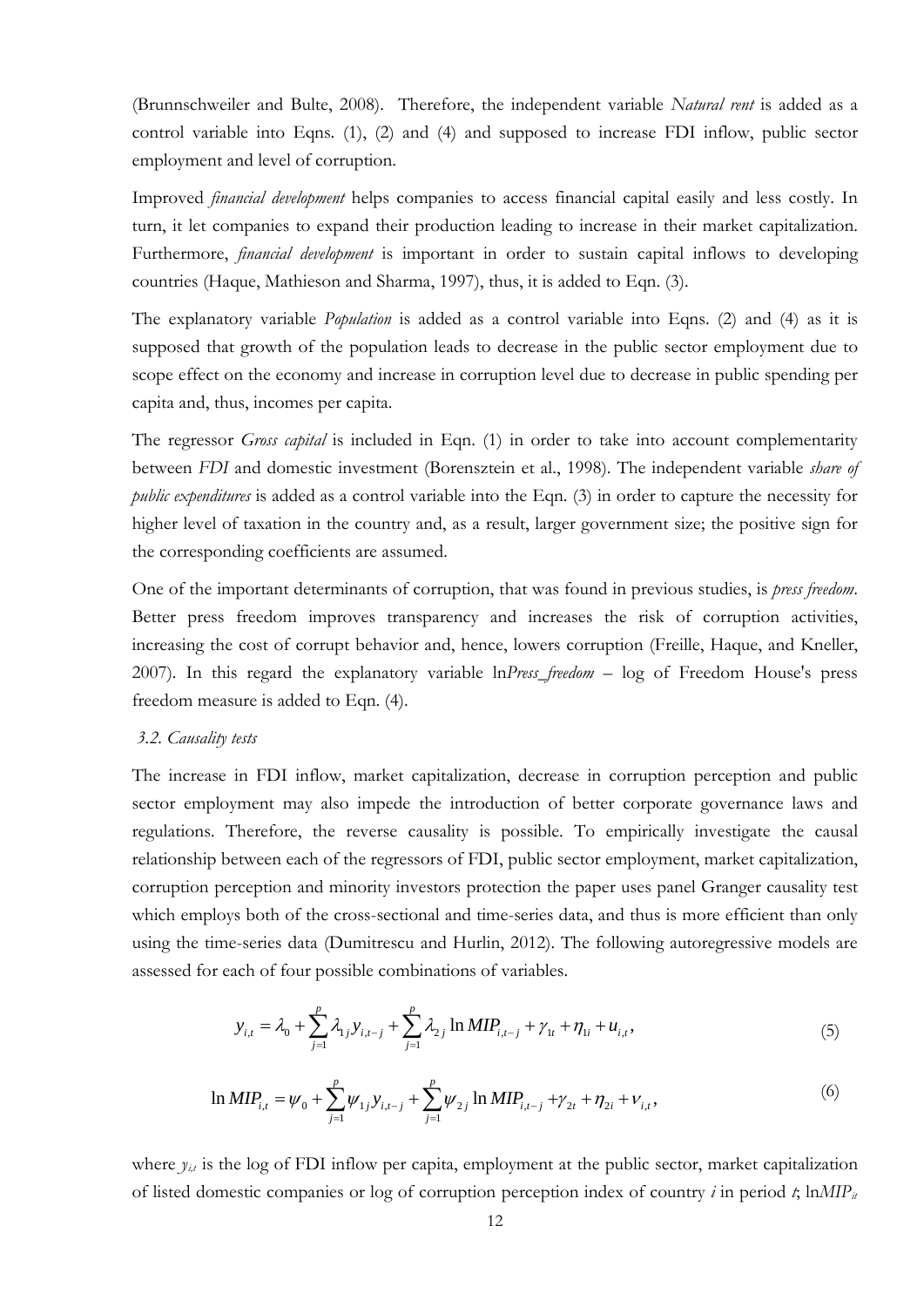– the lagged value of log minority investors protection indicator. Additionally, country-specific fixed effects (*γ*<sup>1</sup>*t*, *γ*<sup>2</sup>*t*) and time effects through period dummies (*η*<sup>1</sup>*t*, *η*<sup>2</sup>*t*) capture common shocks to the values of dependent variables of all countries. and  $u_{ii}$ ,  $v_{ii}$  represent error terms, capturing all other omitted factors, and assumed to be distributed normally and independently with  $u_{ii} \sim (0, \sigma^2)$  and  $v_{it} \sim (0, \sigma^2 v).$ 

In order to be consistent with previous section of the research the System GMM estimator is also used for Eqns. (5) and (6). The Granger-causality effect can be determined using the significance tests of the coefficients of the lagged independent variable equal to zero. If the null hypothesis of no causality is rejected, then it can be concluded that *minority investors protection* Granger-caused *foreign direct investment*, *corruption perception*, *employment at the public sector* or *market capitalization* of listed domestic companies in case of corresponding specifications of Eqn. (5) and vice versa in case of Eqn. (6). For these, the Granger causality test (Wald test) is used for all specifications.

Before proceeding to causality testing, Holtz-Eakin, Newey, and Rosen (1988) suggest testing for the appropriate lag length, in order not to obtain misleading results on causality. To choose the optimal lag length the Akaike Information Criterion (AIC) is used for the estimated Eqns. (5) and (6) with OLS. However, the problem is the limited number of time periods in the data which constraints the number of lagged terms that can be considered in order to retain sufficient degrees of freedom. In this regard, we will only include lag-lengths of up to two for the dependent and independent variables.

#### **5. Empirical results**

#### *5.1. System GMM results*

In order not to obtain a spurious regressions it is needed to determine whether series used in the research are better modelled as stationary or as unit root processes. However, testing for unit roots using conventional panel unit root tests is problematic. One group of such tests statistics have a limiting normal null distribution, because *N*,  $T \rightarrow \infty$  with *T* approaching  $\infty$  substantially faster than *N*. Second group assume fixed *N*, but still demanding *T* → ∞. Finally, the third smallest group of panel unit root tests consisting of IPS (Im, Pesaran and Shin, 2003) unit root test and Maddala and Wu (1999) panel unit root test allow for fixed *T* with  $N \rightarrow \infty$ .

However, for unbalanced panels with small *T* the IPS test often show poor size control and low power. Consequently, this test is not appropriate for data in this research. Therefore, to define the stationarity of the series the Maddala and Wu panel unit root test is used to determine any sign of a unit root processes in the underlying series (see Table 3).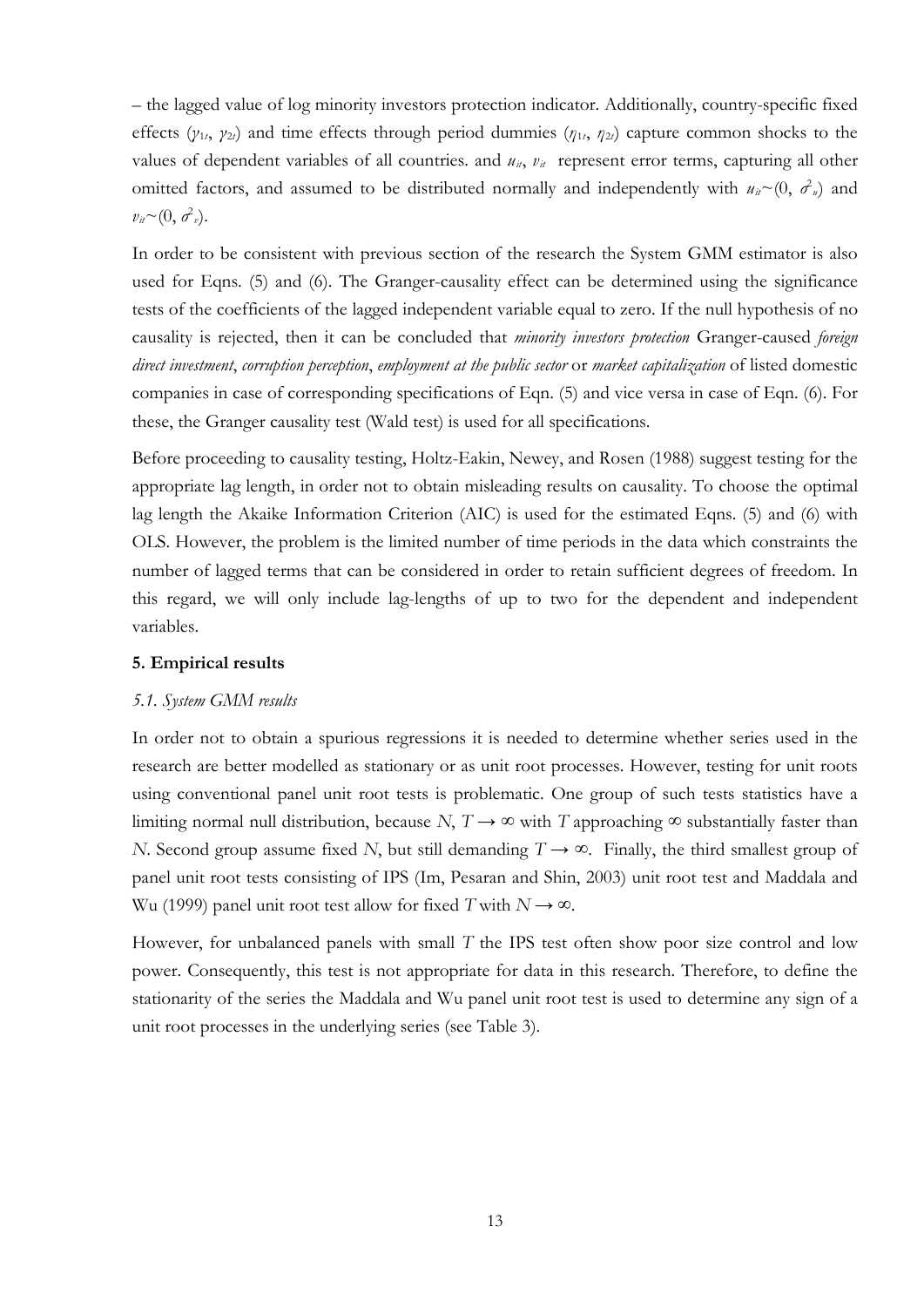| Series                 | At level     |                     |               |
|------------------------|--------------|---------------------|---------------|
|                        | intercept    | intercept and trend | None          |
| lnMIP                  | 622.127***   | $517.010***$        | 435.023**     |
| lnFDI                  | 821.456***   | 1322.489***         | $1115.462***$ |
| Capitalization         | $364.301***$ | 452.303***          | 550.712***    |
| In <i>Corruption</i>   | $781.770***$ | 934.149***          | $501.142***$  |
| Public                 | 152.084***   | $181.510***$        | 133.006*      |
| Financial development  | 617.853***   | $773.561***$        | $711.611***$  |
| InPress_freedom        | $655.880***$ | 799.698***          | 467.892***    |
| $ln$ <i>Population</i> | 1384.996***  | 2837.187***         | 2969.464***   |
| lnGDP                  | 770.960***   | 923.179***          | 1134.032***   |
| Gross capital          | $824.110***$ | 954.817***          | $1049.971***$ |
| Inflation              | $681.011***$ | 1831.713***         | 403.858**     |
| Openness               | 764.987***   | 1477.920***         | 953.805***    |
| Natural rent           | 564.187***   | $977.451***$        | 348.887       |
| $lnGove \times p$      | $205.013***$ | $223.430***$        | 115.412       |

Table 3. Results of Maddala and Wu panel unit root test

Note: \*\*\* - significance at 1% level, \*\* - significance at 5% level, \* - significance at 10% level.

System GMM panel estimation results for *FDI*, *public employment*, *market capitalization* and *corruption perception* are shown in Tables 4-7. Each specification including entire sample of countries, lowincome and high-income countries consists of a lagged values of the corresponding dependent variables and current period CG measure as well as other relevant control variables. In all specifications, the optimal lag length of dependent variable is selected until no serial correlation in residuals is obtained (Arellano, 2003). Consequently, to determine the optimal lag, the AR(2) statistic is used.

For the first model (see Eqn. 1) lagged *FDI* is significant, positive and highly persistent for each specification (see Table 4). It indicates that foreign direct investment in a certain year is strongly influenced by its previous value. While *MIP* is significant for entire sample of countries and lowincome countries, it is not statistically significant for specification with high-income countries. This implies that quality of corporate governance is only determinant of foreign direct investment inflow in the low-income countries, such that a 1% increase in minority investors' protection increases FDI per capita by 1.3%.

The above results are consistent with findings obtained by Gordon, Loeb and Zhu (2012), who showed that after the regulatory enforcement (the adoption of IFRS<sup>[4](#page-13-0)</sup>) FDI increases in developing rather in developed countries. Moreover, FDI is typically active investment that provide the investor a substantial degree of influence, information, and control over the operation of the firm into which the investment is made; and better suited to developing economies with higher growth expectations and low regulation.

 $\overline{a}$ 

<span id="page-13-0"></span><sup>4</sup> **IFRS** – International Financial Reporting Standards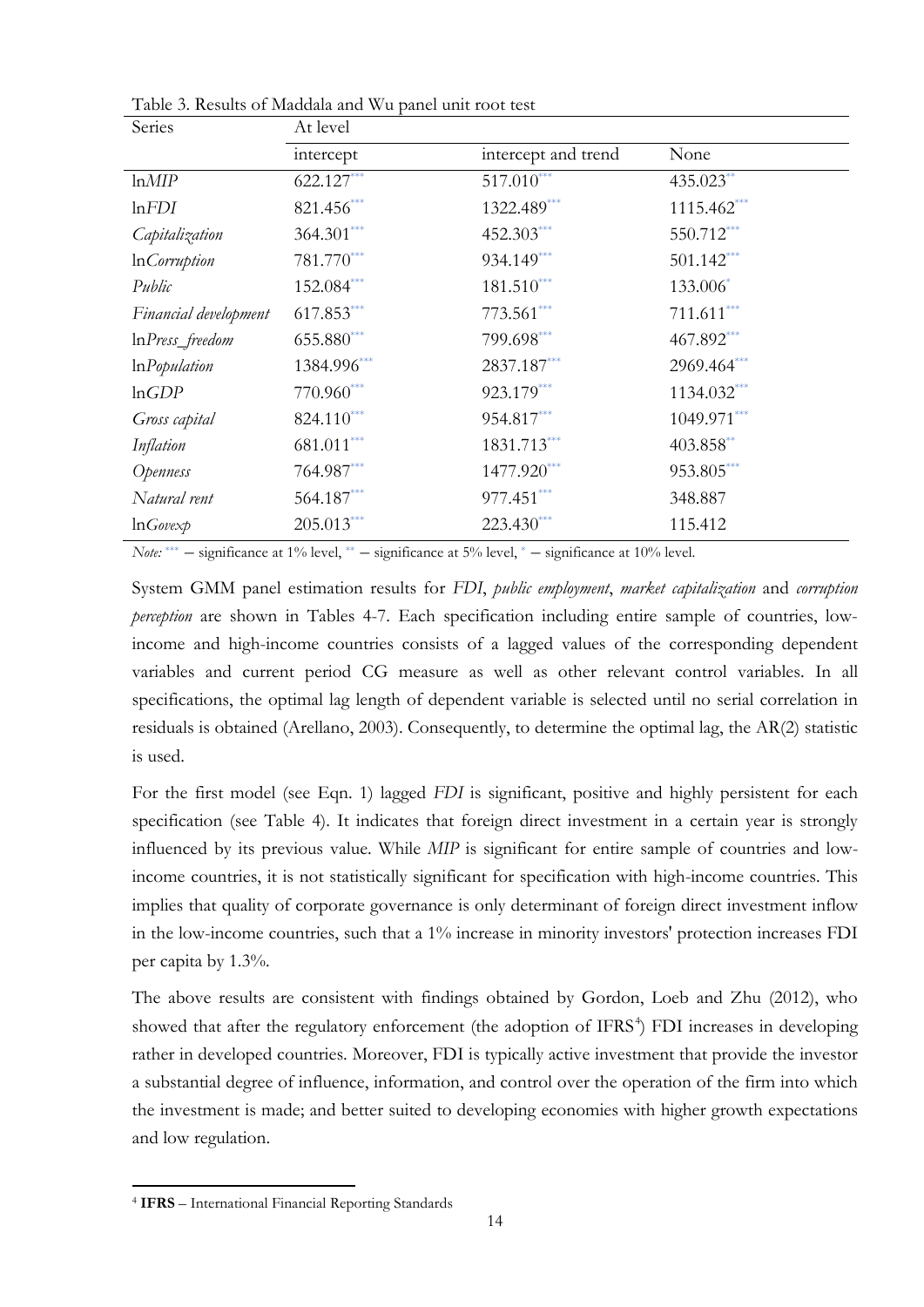| Variable                        | Foreign direct investment (lnFDI) |                      |                      |  |  |
|---------------------------------|-----------------------------------|----------------------|----------------------|--|--|
|                                 | Entire sample                     | ПC                   | HIC                  |  |  |
| $ln FDI_{t-1}$                  | $0.405***(0.143)$                 | $0.519***$ (0.152)   | $0.431***(0.132)$    |  |  |
| lnMIP                           | $1.437^{**}$ (0.733)              | $1.307^* (0.749)$    | $-1.596(1.551)$      |  |  |
| lnGDP                           | $0.293**$ (0.139)                 | $0.337^{**}$ (0.144) | $0.751^{**}$ (0.369) |  |  |
| Openness                        | $0.006***(0.002)$                 | $0.006***(0.002)$    | $0.004^{**}$ (0.002) |  |  |
| Natural rent                    | 0.009(0.006)                      | $0.016^* (0.008)$    | $-0.008(0.008)$      |  |  |
| Gross capital                   | $0.016^* (0.009)$                 | 0.001(0.013)         | $0.035^{**}$ (0.017) |  |  |
| Inflation                       | $-0.027***(0.009)$                | $-0.018^* (0.011)$   | 0.015(0.076)         |  |  |
| Observations                    | 700                               | 493                  | 207                  |  |  |
| Countries                       | 156                               | 109                  | 52                   |  |  |
| Instruments                     | 79                                | 46                   | 38                   |  |  |
| Specifications tests (p-values) |                                   |                      |                      |  |  |
| $AR(2)$ test                    | [0.114]                           | [0.184]              | [0.371]              |  |  |
| Hansen <i>J</i> test            | [0.280]                           | [0.275]              | [0.372]              |  |  |

Table 4. Corporate governance and foreign direct investment

*Note:* Estimation is from the an unbalanced panel of 160 countries covering the period 2010-2015. All models include a constant, fixed effects and time (period) effects. Robust standard errors are shown in parentheses of estimated coefficients. Time dummies are not reported in the table and used in the regressions in order to eliminate cross-sectional dependence. AR(2) is a test for autocorrelation in differences. Hansen *J* test is a test for over identification restrictions. P-values for these tests are shown in in square parentheses.  $***$  – significance at 1% level,  $**$  – significance at 5% level, \* – significance at 10% level. ln – denotes logarithm of the underlying variable.

Concerning results for other control variables in Eqn. (1) the *GDP* and *openness* to international trade have a statistically significant positive impact on *FDI* in all three cases, such that a 1% increase in GDP per capita increases FDI per capita by 0.29% for the entire sample of countries, by 0.34% for low-income countries and by 0.75% high-income countries. In case of *openness* to international trade a 1 percentage point increase in total trade to GDP increases FDI per capita by 0.6% for entire sample and low-income countries, and by 0.4% for high-income countries.

Finally, *natural rent* has a significant positive influence on *FDI* only for low-income countries indicating that international investors are greatly concerned about high-profit investment projects, which mostly linked to natural resource extraction in low-income countries. In turn, the *gross capital* has significant positive impact on *FDI* for the entire sample of countries and for high-income countries. Finally, *inflation* decreases *FDI* in the entire sample and in case of low-income countries, but does not have statistically significant effect on high-income countries.

For the second model (see Eqn. 2) lagged *public employment* is significant, positive and highly persistent for specification with all countries and low-income countries, however in case of highincome countries the coefficient is insignificant (see Table 5). The influence of *minority investors' protection* is significant only for low-income countries, such that 10% increase in the quality of corporate governance decreases employment in the public sector by 1.1 percentage points. This implies, first, that quality of corporate governance and ownership structure are already developed and stable in high-income countries; second, improvement in corporate governance institutions in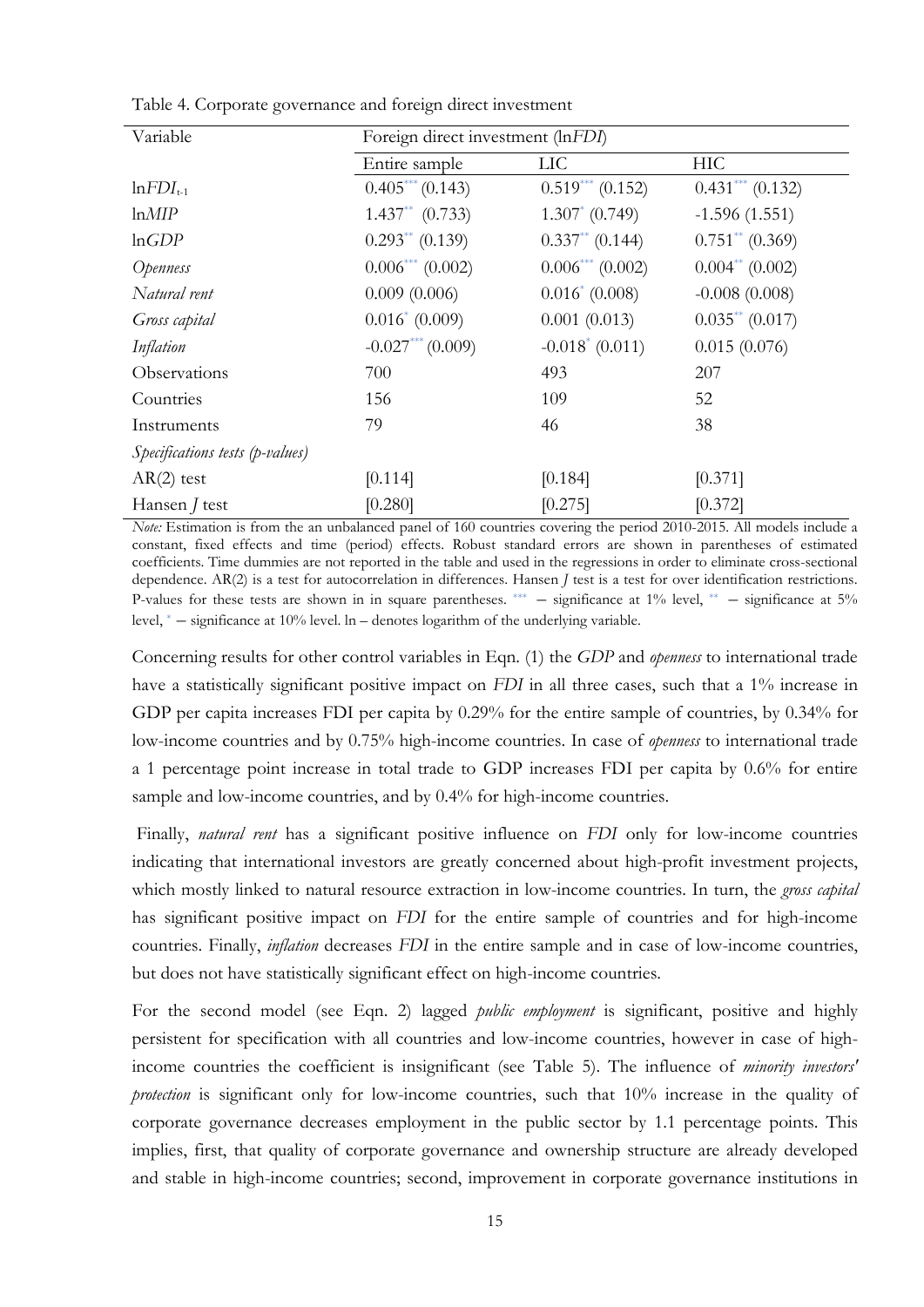low-income countries stimulates privatization and leads to transfer of employees from public to private sector contributing to its development.

| Variable                        | Public sector employment ( <i>Public</i> ) |                        |                     |  |  |  |
|---------------------------------|--------------------------------------------|------------------------|---------------------|--|--|--|
|                                 |                                            |                        |                     |  |  |  |
|                                 | Entire sample                              | LIC                    | <b>HIC</b>          |  |  |  |
| $Public_{t-1}$                  | $0.435^{**}$ (0.211)                       | $0.691***$ (0.084)     | $-0.014(0.379)$     |  |  |  |
| lnMIP                           | $-4.15(0.549)$                             | $-10.972^{*}$ (6.362)  | 13.857 (17.294)     |  |  |  |
| lnGDP                           | $-7.253**$ (2.893)                         | $-2.842**$ (1.237)     | $-18.788^*$ (9.763) |  |  |  |
| $ln$ <i>Population</i>          | $-1.758^{***}$ (0.611)                     | $-1.058^{***}$ (0.364) | $-4.007^*$ (2.091)  |  |  |  |
| Natural rent                    | $0.153^* (0.091)$                          | $0.145^{**}$ (0.073)   | 0.160(0.179)        |  |  |  |
| $lnG$ ovex $p$                  | $7.667***$ (2.777)                         | $2.071^* (1.059)$      | $18.093**$ (8.228)  |  |  |  |
| Observations                    | 192                                        | 108                    | 84                  |  |  |  |
| Countries                       | 56                                         | 34                     | 23                  |  |  |  |
| Instruments                     | 32                                         | 33                     | 22                  |  |  |  |
| Specifications tests (p-values) |                                            |                        |                     |  |  |  |
| $AR(2)$ test                    | [0.364]                                    | [0.277]                | [0.978]             |  |  |  |
| Hansen <i>J</i> test            | [0.224]                                    | [0.311]                | [0.170]             |  |  |  |

Table 5. Corporate governance and public sector employment

*Note:* Estimation is from the an unbalanced panel of 56 countries covering the period 2010-2015. All models include a constant, fixed effects and time (period) effects. Robust standard errors are shown in parentheses of estimated coefficients. Time dummies are not reported in the table and used in the regressions in order to eliminate cross-sectional dependence. AR(2) is a test for autocorrelation in differences. Hansen *J* test is a test for over identification restrictions. P-values for these tests are shown in in square parentheses.  $***$  – significance at 1% level,  $**$  – significance at 5% level, \* – significance at 10% level. ln – denotes logarithm of the underlying variable.

Concerning the other control variables it should be mentioned that for all three specifications growth in GDP per capita and in population leads to statistically significant negative impact on public sector employment. In contrast, the higher share of natural resource extraction to GDP (*natural rent*) has a statistically significant positive influence on public employment for low-income countries, while no statistically significant effect on high-income countries. This once again indicates that industries connected to natural resource extraction play a substantial role in economies of developing countries, thus, increasing the government participation in their operations.

Finally, growth in *public expenditures* leads to a significant positive effect on *public employment* in all three cases, such that 10% increase in public expenditures per capita increases share of public sector employment by 0.76 percentage points for entire sample of countries, by 0.21 percentage points for low-income countries and by 1.8 percentage points for high-income countries.

For the third model (see Eqn. 3) lagged *market capitalization* of listed domestic companies is significant, positive and highly persistent for each specification (see Table 6). It indicates that *market capitalization* in a certain year is strongly influenced by its previous value. The influence of *minority investors' protection* on *market capitalization* is significant only for low-income countries, such that 1% increase in quality of corporate governance increase market capitalization of listed domestic companies by 0.45 percentage points in low-income countries. This supposedly indicates the higher the quality of corporate governance institutions the better and transparent the management of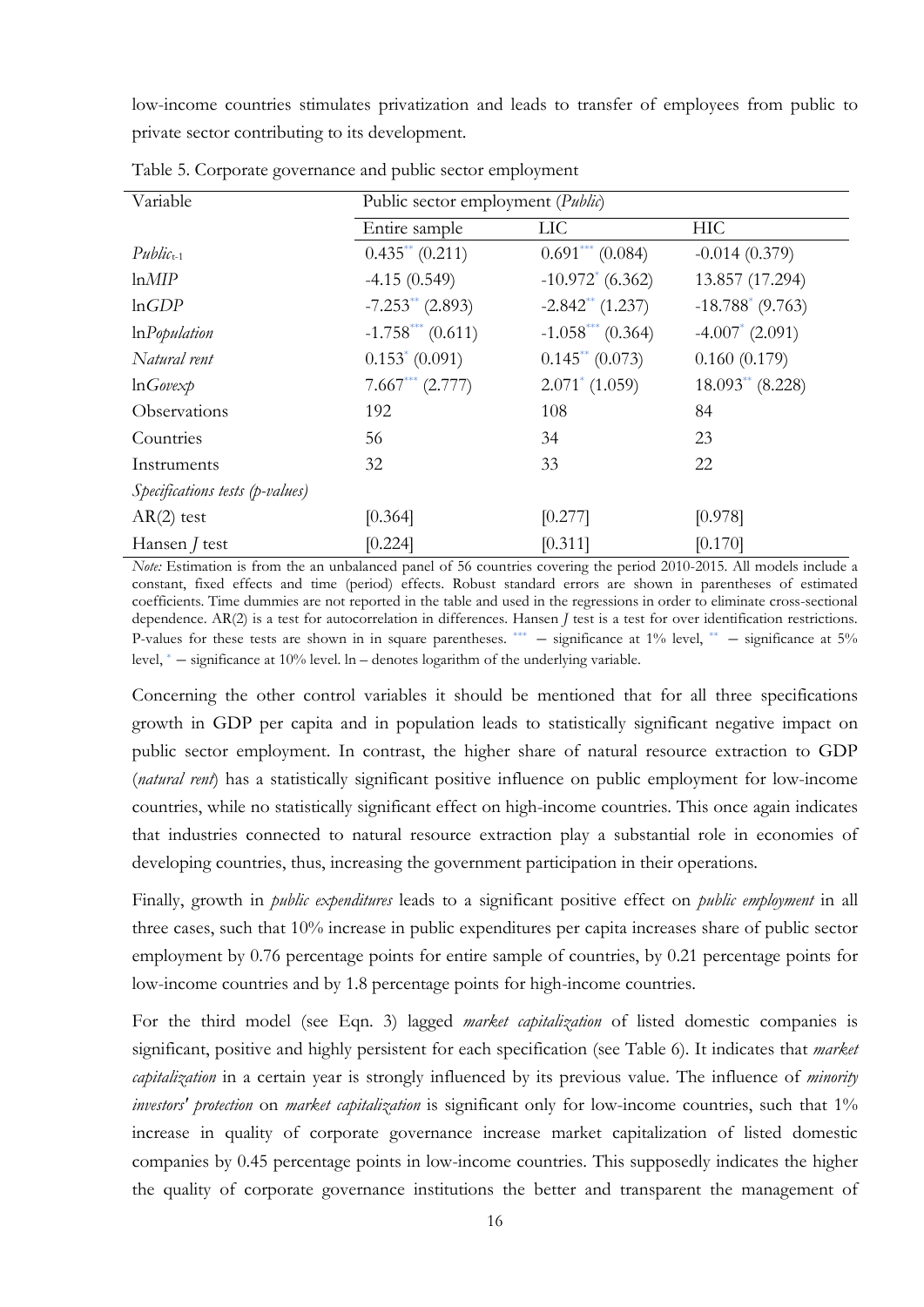companies in developing economies, which leads to higher investment activity with the shares of listed companies at the stock markets.

| Variable                        | Market capitalization (Capitalization) |                      |                     |  |  |  |
|---------------------------------|----------------------------------------|----------------------|---------------------|--|--|--|
|                                 | Entire sample                          | <b>LIC</b>           | <b>HIC</b>          |  |  |  |
| $Capitalization_{t-1}$          | $0.707***$ (0.052)                     | $0.768***$ (0.082)   | $.93417***$ (0.026) |  |  |  |
| $C$ apitalization $_{t-2}$      | $0.297***$ (0.046)                     |                      |                     |  |  |  |
| lnMIP                           | 15.326 (21.458)                        | $44.852**$ (18.465)  | 87.484 (102.271)    |  |  |  |
| lnGDP                           | 0.428(1.730)                           | $-3.452(2.235)$      | $-2.567(10.433)$    |  |  |  |
| Financial development           | $0.0476^* (0.026)$                     | $0.157^{**}$ (0.064) | 0.027(0.037)        |  |  |  |
| Inflation                       | $0.608^{**}$ (0.276)                   | $0.687^{**}$ (0.320) | $-0.115(0.959)$     |  |  |  |
| Openness                        | $-0.013(0.022)$                        | $-0.025(0.053)$      | 0.007(0.037)        |  |  |  |
| Observations                    | 208                                    | 146                  | 146                 |  |  |  |
| Countries                       | 66                                     | 50                   | 33                  |  |  |  |
| Instruments                     | 20                                     | 33                   | 26                  |  |  |  |
| Specifications tests (p-values) |                                        |                      |                     |  |  |  |
| $AR(2)$ test                    | [0.258]                                | [0.197]              | [0.514]             |  |  |  |
| Hansen <i>J</i> test            | [0.618]                                | [0.553]              | [0.980]             |  |  |  |

Table 6. Corporate governance and market capitalization

*Note:* Estimation is from the an unbalanced panel of 66 countries covering the period 2010-2015. All models include a constant, fixed effects and time (period) effects. Robust standard errors are shown in parentheses of estimated coefficients. Time dummies are not reported in the table and used in the regressions in order to eliminate cross-sectional dependence. AR(2) is a test for autocorrelation in differences. Hansen *J* test is a test for over identification restrictions. P-values for these tests are shown in in square parentheses.  $***$  – significance at 1% level,  $**$  – significance at 5% level, \* – significance at 10% level. ln – denotes logarithm of the underlying variable.

For all three specifications, the influence of growth in *GDP* per capita and *openness* to international trade on *market capitalization* of listed domestic companies is statistically insignificant. Finally, *financial development* and *inflation* have significant positive effect on *market capitalization* in entire sample of countries and specification for low-income countries.

For the fourth model (see Eqn. 4) lagged *corruption perception* is significant, positive and highly persistent for all three specification (see Table 7). The influence of *minority investors' protection* is significant only for high-income countries, such that a 1% increase in quality of corporate governance decreases corruption (corruption perception) by 0.64%. This implies, first, that higher quality of corporate governance and, thus, better economic institutions in developed economies prevent at some degree corruption activities; second, the insignificant effect for low-income countries indicates that the companies start to implement the anticorruption standards after they rich certain market value. At this stage risk of been punished by the state authorities for the bribery become much more harmful for the company's market value and shareholders welfare than benefits from paying bribes ( Eggertsson, 1990; Rosenberg and Birdzell, 1986).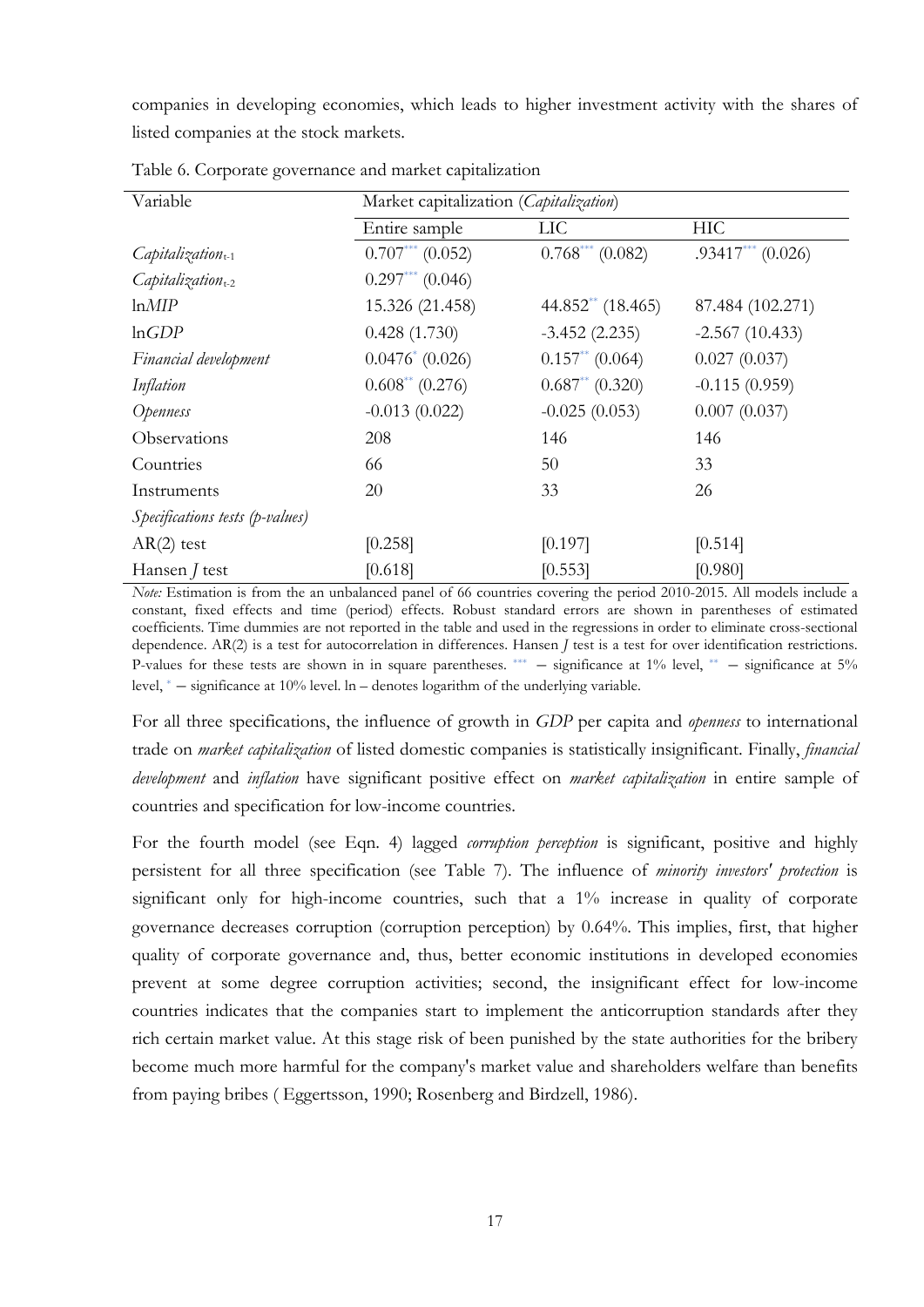| Variable                        | Corruption perception (InCorruption) |                    |                      |  |  |
|---------------------------------|--------------------------------------|--------------------|----------------------|--|--|
|                                 | Entire sample                        | <b>LIC</b>         | HIC                  |  |  |
| $lnCorrution_{t-1}$             | $0.393**$ (0.155)                    | $0.425***(0.157)$  | $0.164^{**}$ (0.081) |  |  |
| $lnCorrution_{t-2}$             |                                      |                    | $0.157^{**}$ (0.063) |  |  |
| lnMIP                           | $-0.006(0.136)$                      | 0.171(0.173)       | $0.637^{**}$ (0.255) |  |  |
| lnGDP                           | $0.060^{**}$ (0.030)                 | 0.005(0.045)       | $0.142^* (0.071)$    |  |  |
| $ln$ <i>Population</i>          | $-0.014^* (0.007)$                   | $-0.019(0.016)$    | $-0.010(0.015)$      |  |  |
| Natural rent                    | $-0.003^* (0.001)$                   | $-0.004^*$ (0.002) | 0.0002(0.002)        |  |  |
| $lnPress$ freedom               | $-0.188^{***}$ (0.067)               | $-0.143**$ (0.067) | $-0.120^{*}$ (0.068) |  |  |
| Inflation                       | $-0.003^{**}$ (0.002)                | $-0.001(0.001)$    | 0.007(0.010)         |  |  |
| Observations                    | 785                                  | 543                | 196                  |  |  |
| Countries                       | 168                                  | 120                | 51                   |  |  |
| Instruments                     | 34                                   | 46                 | 47                   |  |  |
| Specifications tests (p-values) |                                      |                    |                      |  |  |
| $AR(2)$ test                    | [0.812]                              | [0.569]            | [0.989]              |  |  |
| Hansen <i>J</i> test            | [0.561]                              | [0.194]            | [0.382]              |  |  |

Table 7. Corporate governance and corruption perception

*Note:* Estimation is from the an unbalanced panel of 168 countries covering the period 2010-2015. All models include a constant, fixed effects and time (period) effects. Robust standard errors are shown in parentheses of estimated coefficients. Time dummies are not reported in the table and used in the regressions in order to eliminate cross-sectional dependence. AR(2) is a test for autocorrelation in differences. Hansen *J* test is a test for over identification restrictions. P-values for these tests are shown in in square parentheses.  $***$  – significance at 1% level,  $**$  – significance at 5% level, \* – significance at 10% level. ln – denotes logarithm of the underlying variable.

The influence of G*DP* is significant only for all countries sample and high-income countries. For all three specifications decrease in *press freedom* increases *corruption perception*, such that 1% decrease in press freedom increases corruption by 0.19% for entire sample of countries, by 0.14% for lowincome countries and by 0.12% for low-income countries. *Natural rent* has a significant positive influence on *corruption perception* for low-income countries. Finally, the influence of *inflation* and growth of *population* on *corruption perception* is significant only for entire sample of countries.

## *5.2 Causality test results*

Table 8 presents the estimates for Eqns. (5) and (6). The AR(2) tests indicate that no serial correlation is found in the error term of each specifications of Eqns. (5) and (6). Moreover, the results of Hansen *J* test confirm the validity of instruments also for each of causality relationships.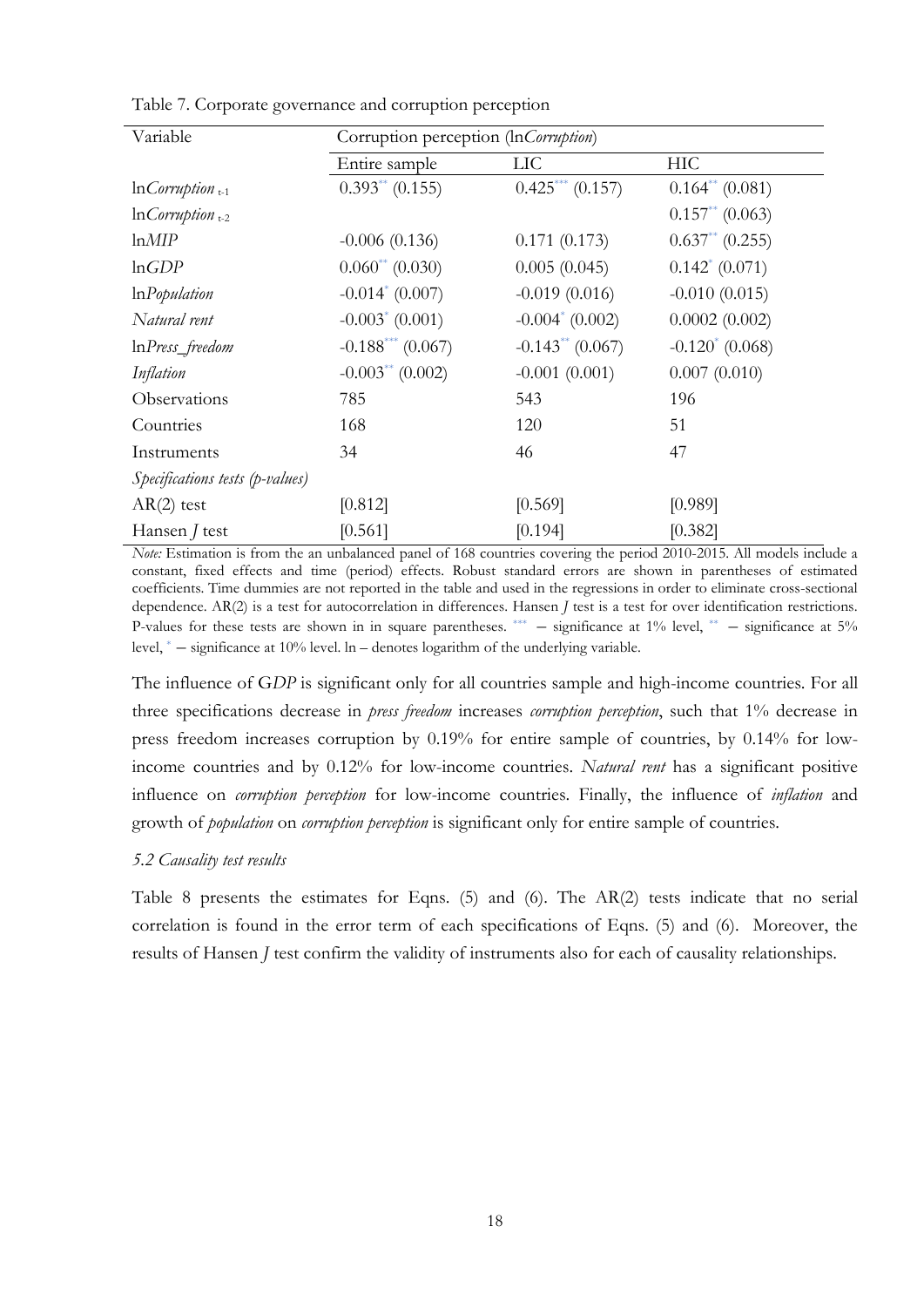Table 8. Results of panel Granger causality tests

| Direction of                             | Lags    | Wald tests          |     | Obs Countries | Instruments | AR(2) | Hansen <i>J</i> |
|------------------------------------------|---------|---------------------|-----|---------------|-------------|-------|-----------------|
| causality                                |         |                     |     |               |             | test  | test            |
| $lnMIP \rightarrow lnFDI$                | [1/2]   | $X^2(1)=3.77^*$     | 605 | -164          | 24          | 0.217 | 0.486           |
| $ln FDI \rightarrow ln MIP$              | [1/1]   | $X^2(1)=0.22$       | 814 | 176           | 21          | 0.499 | 0.174           |
| $lnMIP \rightarrow CAP$                  | $[2/2]$ | $X^2(1)=3.06^*$     | 222 | -69           | 28          | 0.519 | 0.166           |
| $CAP \rightarrow \text{ln}MIP$           | [1/1]   | $X^2(1)=1.13$       | 353 | 89            | 27          | 0.729 | 0.586           |
| $lnMIP \rightarrow PUBLIC$               | [1/2]   | $X^2(1)=10.28$ ***  | 139 | 55            | 28          | 0.329 | 0.166           |
| $PUBLIC \rightarrow InMIP$               | [1/1]   | $X^2(1)=0.22$       | 243 | -64           | 27          | 0.603 | 0.215           |
| $lnMIP \rightarrow$<br><b>CORRUPTION</b> | [1/1]   | $X^2(1)=7.30^{***}$ | 823 | 174           | 23          | 0.841 | 0.175           |
| $CORRUPTION \rightarrow$<br>lnMIP        | [1/1]   | $X^2(1)=0.76$       | 837 | 174           | 15          | 0.644 | 0.231           |

*Note: AR(2)* is a test for autocorrelation in differences. Hansen *J* test is a test for over identification restrictions. P-values for these tests are shown in in square parentheses. \*\*\*  $-$  significance at 1% level, \*\*  $-$  significance at 5% level, \*  $$ significance at 10% level. ln – denotes logarithm of the underlying variable.

The results indicate that *minority investors' protection* causes *foreign direct investment* and *market capitalization* at 10% significance level, causes public employment and *corruption perception* at 1% level, that is past information on *minority investors protection* help improve their prediction. However, the opposite does not hold indicating the presence of only unidirectional causality between studied variables.

Therefore, our findings suggest that better corporate governance in the countries has led to better economic development including larger FDI inflow and stock market capitalization of listed domestic companies, and smaller the public sector in the economy and corruption perception in the country.

## **6. Conclusion**

This paper using cross-country data empirically investigates the existence of relationship between implementation of corporate governance practices and economic development including such variables as FDI inflow, public sector employment, market capitalization and corruption perception. While previous studies have examined some of these relationships, most of them are concentrated on firm level. Moreover, none of these studies have examined the causal relationship between corporate governance and economic development.

We use data for up to 185 countries over the period ranging from 2010 to 2015 and study, first, relationships between corporate governance and FDI inflow, corporate governance and public sector employment, corporate governance and market capitalization, and corporate governance and corruption; and, second, we perform the causality tests between the above pairs of variables.

In this regard, we use dynamic panel data estimation models that allow us to control for countryspecific effects and address the issue of endogeneity of variables. Further, we split countries into low and high-income to assess whether income differences across countries matter for the studied relationships.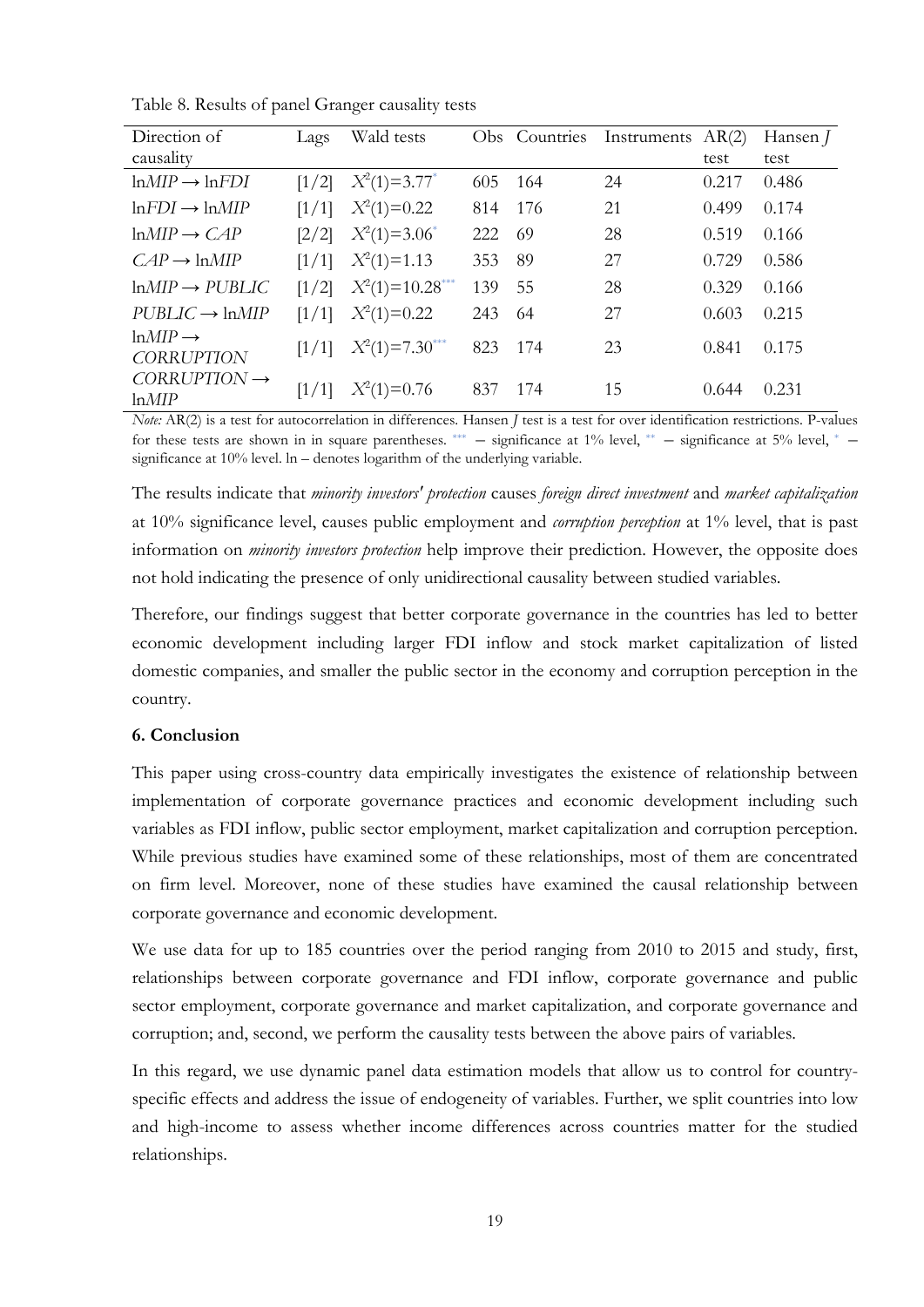Our results indicate that estimating relationships based on differences in incomes across countries provide important details on the relationship between each pairs of studied variables not found elsewhere in the literature. When using data for the entire sample of countries we find positive influence of corporate governance on FDI inflow only. When our sample is limited to low-income countries we find positive influence of corporate governance on FDI inflow and market capitalization, and negative influence on public sector employment. For high-income countries, we determine the negative influence of corporate governance on corruption perception.

Therefore, for the developing economies the above results suggest that in order to accelerate economic development the policy makers should address in the first place the reduction of the institutional gap in the country. One of the approaches in this path can be the implementation of best corporate governance practices. As a result, this will increase FDI inflow, lead to higher stock market capitalization and shorten the transfer to market economy through increasing the share of the private sector in the economy. Finally, taking into account that lower corruption is associated with higher economic development and, in turn, the corporate governance decreases corruption (on the example of high-income countries) this will also help to accelerate economic development after reaching the group of developed economies.

Finally, using data for entire sample of countries we find evidence of causal relationships running from corporate governance to FDI inflow, public sector employment, market capitalization and corruption and no evidence of causal relationships in opposite directions. These results indicate that stronger regulatory enforcement (in case of corporate governance) helps to predict higher economic development of the countries. Moreover, the institutional building should go in the first place without replacement for post implementation, since no evidence of bidirectional causality is found.

# **7. Literature**

Arellano, M. (2003). Panel Data Econometrics. Oxford University Press, Oxford.

Arellano, M., and Bond, S. (1991). Some tests of specification for panel data: Monte Carlo evidence and an application to employment equations. *The Review of Economic Studies*, 58(2): 277–297.

Arellano, M., and Bover, O. (1995). Another look at the instrumental variable estimation of errorcomponents models. *Journal of Econometrics*, 68(1): 29–51.

Baltagi, B. H. (2008). Econometric analysis of panel data. Wiley.

Barro, R.J., 1997. Determinants of Economic Growth. MIT Press, Cambridge, MA.

Bebchuk, L., Cohen, A., and Wang, C. (2014). Golden parachutes and the wealth of shareholders. *Journal of Corporate Finance*, 25: 140-154.

Blundell, R., and Bond, S. (1998). Initial conditions and moment restrictions in dynamic panel data models. *Journal of Econometrics*, 87(1): 115–143.

Borensztein, J., and Gregorio, J. (1998). How does foreign direct investment affect economic growth? *Journal of International Economics*, 45: 115-135.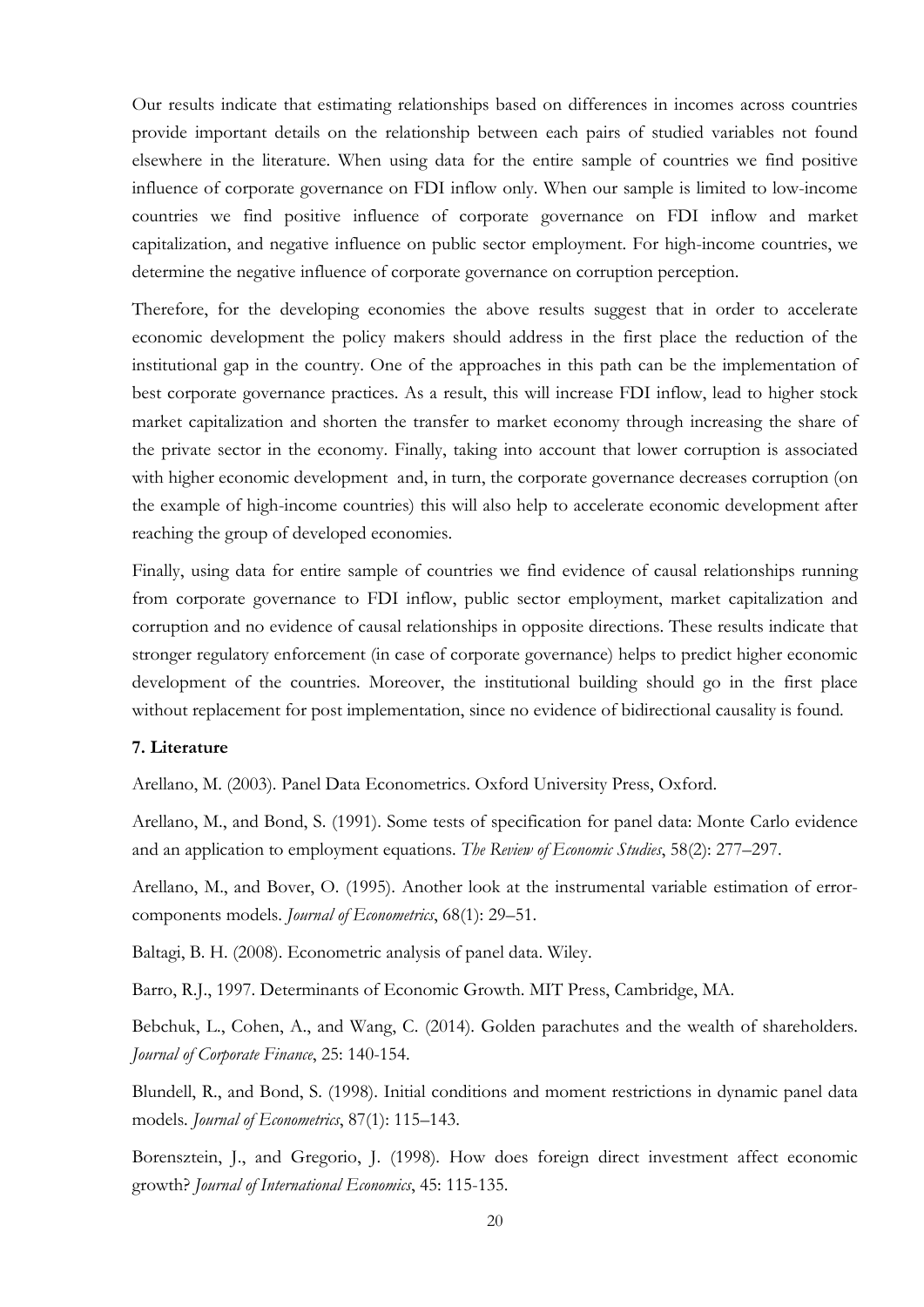Braun, M. and Di Tella, R. (2004). Inflation, inflation variability, and corruption. *Economics and Politics*, 16: 77-100.

Briault, C. (1995). The cost of inflation. *Bank of England Quarterly Bulletin*, February.

Brunnschweiler, C. and Bulte, E. (2008). The resource curse revisited and revised: a tale of paradoxes and red herrings. *Journal of Environmental Economics and Management*, 55(3): 248-264.

Bruno, M. and Easterly, W. (1998). Inflation crises and long-run growth. *Journal of Monetary Economics*, 41: 3–26.

Chen, I-Ju. (2014). Financial crisis and the dynamics of corporate governance: evidence from Taiwan's listed firms. *International Review of Economics and Finance*, 32 (July): 3-28.

Claessens, S. (2006). Corporate governance and development. *World Bank Research Observer*, 21(1): 91- 122.

Corporate governance of state-owned enterprises: a toolkit. The World Bank, 2014. – 391 p.

De Haan, J., Lundström, S., and Sturm, J.-E. (2006). Market-oriented institutions and policies and economic growth: a critical survey. *Journal of Economic Surveys*, 20: 157–191.

Dumitrescu, E. and Hurlin, C. (2012). Testing for Granger non-causality in heterogeneous panels. *Economic Modelling*, 29(4): 1450-1460

Djankov, S., Lopez-de-Silanes, F., Porta, R., and Shleifer, A. (2008). The law and economics of selfdealing. *Journal of Financial Economics*, 88: 430-465.

Dollar, D., and Kraay, A. (2002). Institutions, trade and growth. *Journal of Monetary Economics*, 50: 133–162.

Dyck, A., and Zingales, L. (2002). Private benefits of control: an international comparison / NBER Working Paper № 8711, 2002 (January). – 59 p.

Easterly, W. and Rebelo, S. (1993). Fiscal policy and economic growth. An empirical investigation. *Journal of Monetary Economics*, 32: 417–458.

Eggertsson, T. (1990). Economic behavior and institutions. Cambridge: Cambridge University Press.

Elbahnasawy, N. and Revier, C. (2012). The determinants of corruption: cross-country-panel-data analysis. *The Developing Economies*, 50(4): 311-333

Ezzine, H. and Olivero, B. (2013). Evolution of corporate governance during the recent financial crisis. *International Journal of Business and Financial Research,* 7 (1): 85-99.

Frankel, J., and Romer, D. (1999). Does trade cause growth? *The American Economic Review*, 89: 379– 399.

Freille, S., Haque, M. E., and Kneller, R. (2007). A contribution to the empirics of press freedom and corruption. *European Journal of Political Economy*, 23(4): 838-862.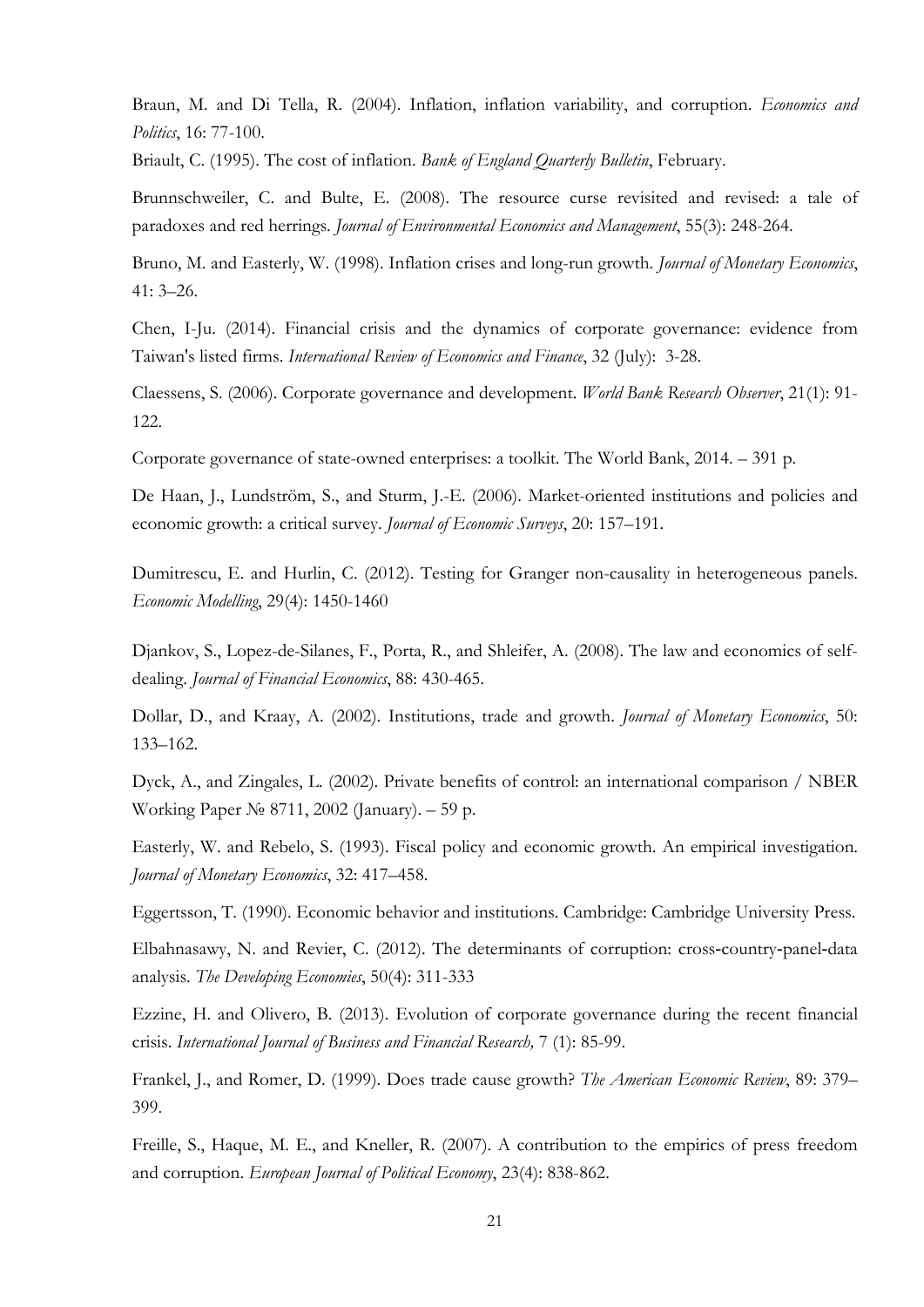Gompers, P., Ishii, J., and Metrick, A. (2003). Corporate governance and equity prices. *Quarterly Journal of Economics*, 118: 107-155.

Gordon, L., Loeb, M. and Zhu, W. (2012). The impact of IFRS adoption on foreign direct investment. *Journal of Accounting and Public Policy*, 31: 374-398.

Hansen, L. (1982). Large sample properties of generalized method of moments estimators. *Journal of Economic Society*, 50(4): 1029-1054.

Haque, N., Mathieson, D. and Sharma S. (1997). Causes of capital inflows and policy responses to them. *Finance and Development*, March, 3-6.

Holtz-Eakin, D., Newey, W., and Rosen, H. (1988). Estimating vector autoregressions with panel data. *Econometrica*, 56: 1371-1395.

Im, K., Pesaran, M., and Shin, Y. (2003) Testing for unit roots in heterogeneous panels. *Journal of Econometrics*, 115: 53-74.

Iwasaki, I. 2014. Global financial crisis, corporate governance, and firm survival: The Russian experience. *Journal of Comparative Economics*, 42(1): 178-211.

Johnson, S., Boone, P., Breach, A., and Friedman, E. (2000). Corporate governance in the Asian financial crisis. *Journal of Financial Economics*, 58 (2000): 141-186.

Klapper, L., and Love, I. (2002). Corporate governance, investor protection, and performance in emerging markets. World Bank Policy Research Working Paper, 2818, 2002 (April). – 40 p.

La Porta, R., Lopez-de-Silanes, F., Shleifer, A. and Vishny, R. (1999). Investor protection: origins, consequences, reform. Harvard University.

Leuz, C., Lins, K., and Warnock, F. (2008). Do foreigners invest less in poorly governed firms? *Review of Financial Studies*, 22(8): 3245-3285.

Lskavyan, V., and Spatareanu, M. (2011). Shareholder protection, ownership concentration and FDI. *Journal of Economics and Business*, 63(1): 69-85.

Maddala, G., and Wu, S. (1999). A comparative study of unit root tests with panel data and new simple test. *Oxford Bullertin of Economics and Statistics*, Special issue: 631-652

Mehlum, H., Moene, K., and Torvik, R. (2006). Institutions and the resource curse. *Economic Journal*, 116(508): 1-20.

Mercedes R.-F. (2016). Social responsibility and financial performance: the role of good corporate governance. *BRQ Business Research Quarterly*, 19 (2016): 137-151.

Mundlak, Y. (1978). On the pooling of time series and cross section data. *Econometrica: Journal of the Econometric Society*, 46(1): 69–85.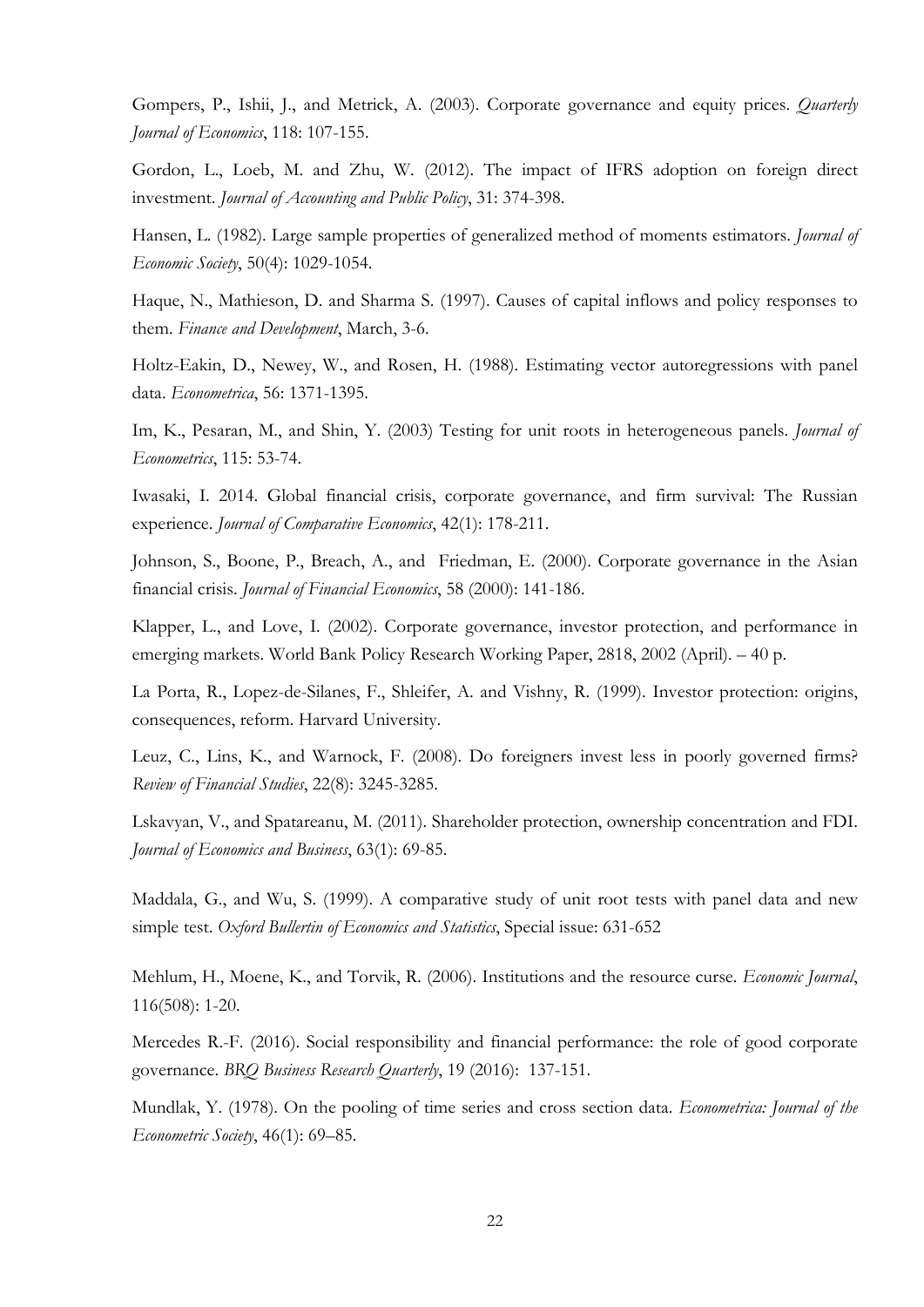Roodman, D. (2009). How to do xtabond2: an introduction to difference and system GMM in Stata. *Stata Journal*, 9(1): 86-136.

Rosenberg, N. and Birdzell, L. (1986). How the west grew rich: the economic transformation of the industrial world. New York: Basic Books.

Sachs, J., and Warner, A. (1995). Economic reform and the process of global integration. Brookings papers on economic activity, 1. Brookings Institution, Washington D.C.

Sachs, J. and Warner, A. (2001). The curse of natural resources. *European Economic Review*, 45(5-6): 827-838.

Shleifer, A. and Vishny, R. (1997). A survey of corporate governance. *The Journal of Finance*, 52(2): 737-783.

Villanueva-Villar, M., Rivo-López, E., and Lago-Penas, S. (2016). On the relationship between corporate governance and value creation in an economic crisis: Empirical evidence for the Spanish case. *BRQ Business Research Quarterly*, 19 (2016): 233-245.

Wang, P., Alba, J., and Park, D. (2012). Corporate governance and FDI: firm-level evidence from Japanese FDI into the US. *International Review of Economics and Finance*, 24: 43-50.

Windmeijer, F. (2005). A finite sample correction for the variance of linear efficient two-step GMM estimators. *Journal of Econometrics*, 126(1): 25–51.

Winters, A., (2004). Trade liberalisation and economic performance: an overview. *The Economic Journal*, 114: 4–21

Wu, X. (2005). Corporate governance and corruption: a cross-country analysis. *Governance: An International Journal of Policy, Administration, and Institutions*, 18(2): 151-170.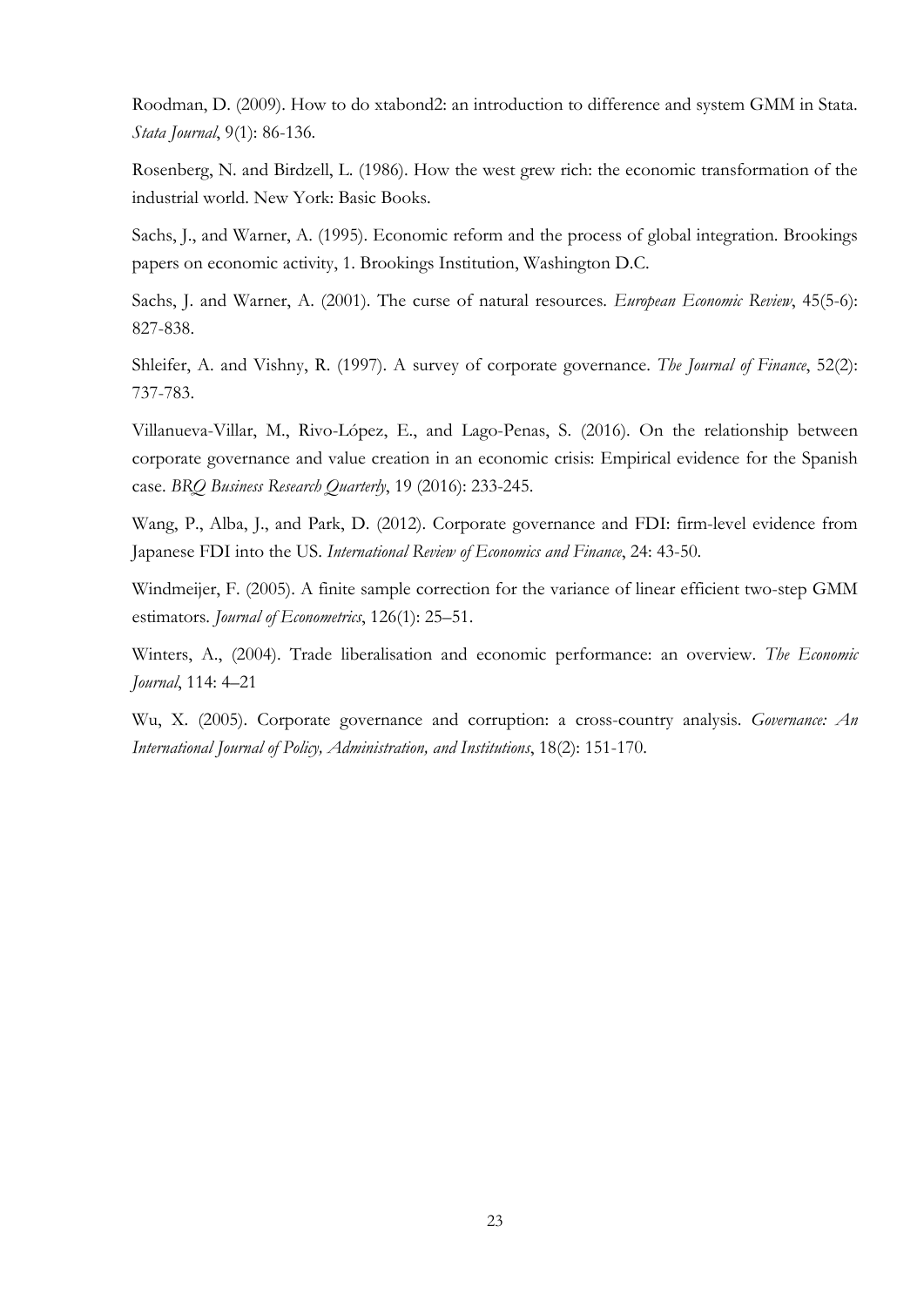# **Appendix A**

| Afghanistan<br>Dominican Republic<br>Libya<br>Sao Tome and Principe<br>Albania<br>Ecuador<br>Macedonia<br>Senegal<br>Algeria<br>Egypt, Arab Rep.<br>Madagascar<br>Serbia<br>Sierra Leone<br>El Salvador<br>Malawi<br>Angola<br><b>Equatorial Guinea</b><br>Solomon Islands<br>Malaysia<br>Argentina<br>Armenia<br>Maldives<br>South Africa<br>Eritrea<br>South Sudan<br>Azerbaijan<br>Ethiopia<br>Mali<br>Sri Lanka<br>Bangladesh<br>Fiji<br>Marshall Islands<br>Mauritania<br><b>Belarus</b><br>Gabon<br>St. Lucia<br>Mauritius<br>Belize<br>Gambia<br>St. Vincent and the<br>Grenadines<br>Benin<br>Georgia<br>Mexico<br>Bhutan<br>Ghana<br>Micronesia<br>Sudan<br>Bolivia<br>Grenada<br>Moldova<br>Suriname<br>Swaziland<br>Guatemala<br>Bosnia and Herzegovina<br>Mongolia<br>Guinea<br>Tajikistan<br>Botswana<br>Montenegro<br>Guinea-Bissau<br>Morocco<br>Tanzania<br>Brazil<br>Thailand<br>Bulgaria<br>Mozambique<br>Guyana<br>Burkina Faso<br>Haiti<br>Myanmar<br>Timor-Leste<br>Namibia<br>Burundi<br>Honduras<br>Togo<br>Cabo Verde<br>India<br>Nepal<br>Tonga<br>Cambodia<br>Indonesia<br>Tunisia<br>Nicaragua<br>Niger<br>Cameroon<br>Turkey<br>Iran<br>Central African<br>Nigeria<br>Uganda<br>Iraq<br>Pakistan<br>Ukraine<br>Republic<br>Jamaica<br>Uzbekistan<br>Chad<br>Jordan<br>Palau<br>China<br>Kazakhstan<br>Panama<br>Vanuatu<br>Colombia<br>Papua New Guinea<br>Venezuela<br>Kenya<br>Kiribati<br>Vietnam<br>Comoros<br>Paraguay<br>West Bank and Gaza<br>Congo, Dem. Rep.<br>Kosovo<br>Peru<br>Congo, Rep.<br>Kyrgyz Republic<br>Philippines<br>Yemen<br>Costa Rica<br>Romania<br>Lao PDR<br>Zambia<br>Cote d'Ivoire<br>Russian Federation<br>Zimbabwe<br>Lebanon<br>Djibouti<br>Lesotho<br>Rwanda<br>Liberia<br>Dominica<br>Samoa<br>High-income countries<br>Estonia<br>Antigua and Barbuda<br>Latvia<br>Slovak Republic<br>Australia<br>Finland<br>Lithuania<br>Slovenia<br>Austria<br>France<br>Spain<br>Luxembourg<br>Malta<br>St. Kitts and Nevis<br>Bahamas<br>Germany<br>Bahrain<br>Netherlands<br>Sweden<br>Greece<br>Barbados<br>New Zealand<br>Switzerland<br>Hong Kong<br>Belgium<br>Trinidad and Tobago<br>Hungary<br>Norway | Low-income countries |  |  |  |  |  |  |
|-------------------------------------------------------------------------------------------------------------------------------------------------------------------------------------------------------------------------------------------------------------------------------------------------------------------------------------------------------------------------------------------------------------------------------------------------------------------------------------------------------------------------------------------------------------------------------------------------------------------------------------------------------------------------------------------------------------------------------------------------------------------------------------------------------------------------------------------------------------------------------------------------------------------------------------------------------------------------------------------------------------------------------------------------------------------------------------------------------------------------------------------------------------------------------------------------------------------------------------------------------------------------------------------------------------------------------------------------------------------------------------------------------------------------------------------------------------------------------------------------------------------------------------------------------------------------------------------------------------------------------------------------------------------------------------------------------------------------------------------------------------------------------------------------------------------------------------------------------------------------------------------------------------------------------------------------------------------------------------------------------------------------------------------------------------------------------------------------------------------------------------------------------------------|----------------------|--|--|--|--|--|--|
|                                                                                                                                                                                                                                                                                                                                                                                                                                                                                                                                                                                                                                                                                                                                                                                                                                                                                                                                                                                                                                                                                                                                                                                                                                                                                                                                                                                                                                                                                                                                                                                                                                                                                                                                                                                                                                                                                                                                                                                                                                                                                                                                                                   |                      |  |  |  |  |  |  |
|                                                                                                                                                                                                                                                                                                                                                                                                                                                                                                                                                                                                                                                                                                                                                                                                                                                                                                                                                                                                                                                                                                                                                                                                                                                                                                                                                                                                                                                                                                                                                                                                                                                                                                                                                                                                                                                                                                                                                                                                                                                                                                                                                                   |                      |  |  |  |  |  |  |
|                                                                                                                                                                                                                                                                                                                                                                                                                                                                                                                                                                                                                                                                                                                                                                                                                                                                                                                                                                                                                                                                                                                                                                                                                                                                                                                                                                                                                                                                                                                                                                                                                                                                                                                                                                                                                                                                                                                                                                                                                                                                                                                                                                   |                      |  |  |  |  |  |  |
|                                                                                                                                                                                                                                                                                                                                                                                                                                                                                                                                                                                                                                                                                                                                                                                                                                                                                                                                                                                                                                                                                                                                                                                                                                                                                                                                                                                                                                                                                                                                                                                                                                                                                                                                                                                                                                                                                                                                                                                                                                                                                                                                                                   |                      |  |  |  |  |  |  |
|                                                                                                                                                                                                                                                                                                                                                                                                                                                                                                                                                                                                                                                                                                                                                                                                                                                                                                                                                                                                                                                                                                                                                                                                                                                                                                                                                                                                                                                                                                                                                                                                                                                                                                                                                                                                                                                                                                                                                                                                                                                                                                                                                                   |                      |  |  |  |  |  |  |
|                                                                                                                                                                                                                                                                                                                                                                                                                                                                                                                                                                                                                                                                                                                                                                                                                                                                                                                                                                                                                                                                                                                                                                                                                                                                                                                                                                                                                                                                                                                                                                                                                                                                                                                                                                                                                                                                                                                                                                                                                                                                                                                                                                   |                      |  |  |  |  |  |  |
|                                                                                                                                                                                                                                                                                                                                                                                                                                                                                                                                                                                                                                                                                                                                                                                                                                                                                                                                                                                                                                                                                                                                                                                                                                                                                                                                                                                                                                                                                                                                                                                                                                                                                                                                                                                                                                                                                                                                                                                                                                                                                                                                                                   |                      |  |  |  |  |  |  |
|                                                                                                                                                                                                                                                                                                                                                                                                                                                                                                                                                                                                                                                                                                                                                                                                                                                                                                                                                                                                                                                                                                                                                                                                                                                                                                                                                                                                                                                                                                                                                                                                                                                                                                                                                                                                                                                                                                                                                                                                                                                                                                                                                                   |                      |  |  |  |  |  |  |
|                                                                                                                                                                                                                                                                                                                                                                                                                                                                                                                                                                                                                                                                                                                                                                                                                                                                                                                                                                                                                                                                                                                                                                                                                                                                                                                                                                                                                                                                                                                                                                                                                                                                                                                                                                                                                                                                                                                                                                                                                                                                                                                                                                   |                      |  |  |  |  |  |  |
|                                                                                                                                                                                                                                                                                                                                                                                                                                                                                                                                                                                                                                                                                                                                                                                                                                                                                                                                                                                                                                                                                                                                                                                                                                                                                                                                                                                                                                                                                                                                                                                                                                                                                                                                                                                                                                                                                                                                                                                                                                                                                                                                                                   |                      |  |  |  |  |  |  |
|                                                                                                                                                                                                                                                                                                                                                                                                                                                                                                                                                                                                                                                                                                                                                                                                                                                                                                                                                                                                                                                                                                                                                                                                                                                                                                                                                                                                                                                                                                                                                                                                                                                                                                                                                                                                                                                                                                                                                                                                                                                                                                                                                                   |                      |  |  |  |  |  |  |
|                                                                                                                                                                                                                                                                                                                                                                                                                                                                                                                                                                                                                                                                                                                                                                                                                                                                                                                                                                                                                                                                                                                                                                                                                                                                                                                                                                                                                                                                                                                                                                                                                                                                                                                                                                                                                                                                                                                                                                                                                                                                                                                                                                   |                      |  |  |  |  |  |  |
|                                                                                                                                                                                                                                                                                                                                                                                                                                                                                                                                                                                                                                                                                                                                                                                                                                                                                                                                                                                                                                                                                                                                                                                                                                                                                                                                                                                                                                                                                                                                                                                                                                                                                                                                                                                                                                                                                                                                                                                                                                                                                                                                                                   |                      |  |  |  |  |  |  |
|                                                                                                                                                                                                                                                                                                                                                                                                                                                                                                                                                                                                                                                                                                                                                                                                                                                                                                                                                                                                                                                                                                                                                                                                                                                                                                                                                                                                                                                                                                                                                                                                                                                                                                                                                                                                                                                                                                                                                                                                                                                                                                                                                                   |                      |  |  |  |  |  |  |
|                                                                                                                                                                                                                                                                                                                                                                                                                                                                                                                                                                                                                                                                                                                                                                                                                                                                                                                                                                                                                                                                                                                                                                                                                                                                                                                                                                                                                                                                                                                                                                                                                                                                                                                                                                                                                                                                                                                                                                                                                                                                                                                                                                   |                      |  |  |  |  |  |  |
|                                                                                                                                                                                                                                                                                                                                                                                                                                                                                                                                                                                                                                                                                                                                                                                                                                                                                                                                                                                                                                                                                                                                                                                                                                                                                                                                                                                                                                                                                                                                                                                                                                                                                                                                                                                                                                                                                                                                                                                                                                                                                                                                                                   |                      |  |  |  |  |  |  |
|                                                                                                                                                                                                                                                                                                                                                                                                                                                                                                                                                                                                                                                                                                                                                                                                                                                                                                                                                                                                                                                                                                                                                                                                                                                                                                                                                                                                                                                                                                                                                                                                                                                                                                                                                                                                                                                                                                                                                                                                                                                                                                                                                                   |                      |  |  |  |  |  |  |
|                                                                                                                                                                                                                                                                                                                                                                                                                                                                                                                                                                                                                                                                                                                                                                                                                                                                                                                                                                                                                                                                                                                                                                                                                                                                                                                                                                                                                                                                                                                                                                                                                                                                                                                                                                                                                                                                                                                                                                                                                                                                                                                                                                   |                      |  |  |  |  |  |  |
|                                                                                                                                                                                                                                                                                                                                                                                                                                                                                                                                                                                                                                                                                                                                                                                                                                                                                                                                                                                                                                                                                                                                                                                                                                                                                                                                                                                                                                                                                                                                                                                                                                                                                                                                                                                                                                                                                                                                                                                                                                                                                                                                                                   |                      |  |  |  |  |  |  |
|                                                                                                                                                                                                                                                                                                                                                                                                                                                                                                                                                                                                                                                                                                                                                                                                                                                                                                                                                                                                                                                                                                                                                                                                                                                                                                                                                                                                                                                                                                                                                                                                                                                                                                                                                                                                                                                                                                                                                                                                                                                                                                                                                                   |                      |  |  |  |  |  |  |
|                                                                                                                                                                                                                                                                                                                                                                                                                                                                                                                                                                                                                                                                                                                                                                                                                                                                                                                                                                                                                                                                                                                                                                                                                                                                                                                                                                                                                                                                                                                                                                                                                                                                                                                                                                                                                                                                                                                                                                                                                                                                                                                                                                   |                      |  |  |  |  |  |  |
|                                                                                                                                                                                                                                                                                                                                                                                                                                                                                                                                                                                                                                                                                                                                                                                                                                                                                                                                                                                                                                                                                                                                                                                                                                                                                                                                                                                                                                                                                                                                                                                                                                                                                                                                                                                                                                                                                                                                                                                                                                                                                                                                                                   |                      |  |  |  |  |  |  |
|                                                                                                                                                                                                                                                                                                                                                                                                                                                                                                                                                                                                                                                                                                                                                                                                                                                                                                                                                                                                                                                                                                                                                                                                                                                                                                                                                                                                                                                                                                                                                                                                                                                                                                                                                                                                                                                                                                                                                                                                                                                                                                                                                                   |                      |  |  |  |  |  |  |
|                                                                                                                                                                                                                                                                                                                                                                                                                                                                                                                                                                                                                                                                                                                                                                                                                                                                                                                                                                                                                                                                                                                                                                                                                                                                                                                                                                                                                                                                                                                                                                                                                                                                                                                                                                                                                                                                                                                                                                                                                                                                                                                                                                   |                      |  |  |  |  |  |  |
|                                                                                                                                                                                                                                                                                                                                                                                                                                                                                                                                                                                                                                                                                                                                                                                                                                                                                                                                                                                                                                                                                                                                                                                                                                                                                                                                                                                                                                                                                                                                                                                                                                                                                                                                                                                                                                                                                                                                                                                                                                                                                                                                                                   |                      |  |  |  |  |  |  |
|                                                                                                                                                                                                                                                                                                                                                                                                                                                                                                                                                                                                                                                                                                                                                                                                                                                                                                                                                                                                                                                                                                                                                                                                                                                                                                                                                                                                                                                                                                                                                                                                                                                                                                                                                                                                                                                                                                                                                                                                                                                                                                                                                                   |                      |  |  |  |  |  |  |
|                                                                                                                                                                                                                                                                                                                                                                                                                                                                                                                                                                                                                                                                                                                                                                                                                                                                                                                                                                                                                                                                                                                                                                                                                                                                                                                                                                                                                                                                                                                                                                                                                                                                                                                                                                                                                                                                                                                                                                                                                                                                                                                                                                   |                      |  |  |  |  |  |  |
|                                                                                                                                                                                                                                                                                                                                                                                                                                                                                                                                                                                                                                                                                                                                                                                                                                                                                                                                                                                                                                                                                                                                                                                                                                                                                                                                                                                                                                                                                                                                                                                                                                                                                                                                                                                                                                                                                                                                                                                                                                                                                                                                                                   |                      |  |  |  |  |  |  |
|                                                                                                                                                                                                                                                                                                                                                                                                                                                                                                                                                                                                                                                                                                                                                                                                                                                                                                                                                                                                                                                                                                                                                                                                                                                                                                                                                                                                                                                                                                                                                                                                                                                                                                                                                                                                                                                                                                                                                                                                                                                                                                                                                                   |                      |  |  |  |  |  |  |
|                                                                                                                                                                                                                                                                                                                                                                                                                                                                                                                                                                                                                                                                                                                                                                                                                                                                                                                                                                                                                                                                                                                                                                                                                                                                                                                                                                                                                                                                                                                                                                                                                                                                                                                                                                                                                                                                                                                                                                                                                                                                                                                                                                   |                      |  |  |  |  |  |  |
|                                                                                                                                                                                                                                                                                                                                                                                                                                                                                                                                                                                                                                                                                                                                                                                                                                                                                                                                                                                                                                                                                                                                                                                                                                                                                                                                                                                                                                                                                                                                                                                                                                                                                                                                                                                                                                                                                                                                                                                                                                                                                                                                                                   |                      |  |  |  |  |  |  |
|                                                                                                                                                                                                                                                                                                                                                                                                                                                                                                                                                                                                                                                                                                                                                                                                                                                                                                                                                                                                                                                                                                                                                                                                                                                                                                                                                                                                                                                                                                                                                                                                                                                                                                                                                                                                                                                                                                                                                                                                                                                                                                                                                                   |                      |  |  |  |  |  |  |
|                                                                                                                                                                                                                                                                                                                                                                                                                                                                                                                                                                                                                                                                                                                                                                                                                                                                                                                                                                                                                                                                                                                                                                                                                                                                                                                                                                                                                                                                                                                                                                                                                                                                                                                                                                                                                                                                                                                                                                                                                                                                                                                                                                   |                      |  |  |  |  |  |  |
|                                                                                                                                                                                                                                                                                                                                                                                                                                                                                                                                                                                                                                                                                                                                                                                                                                                                                                                                                                                                                                                                                                                                                                                                                                                                                                                                                                                                                                                                                                                                                                                                                                                                                                                                                                                                                                                                                                                                                                                                                                                                                                                                                                   |                      |  |  |  |  |  |  |
|                                                                                                                                                                                                                                                                                                                                                                                                                                                                                                                                                                                                                                                                                                                                                                                                                                                                                                                                                                                                                                                                                                                                                                                                                                                                                                                                                                                                                                                                                                                                                                                                                                                                                                                                                                                                                                                                                                                                                                                                                                                                                                                                                                   |                      |  |  |  |  |  |  |
|                                                                                                                                                                                                                                                                                                                                                                                                                                                                                                                                                                                                                                                                                                                                                                                                                                                                                                                                                                                                                                                                                                                                                                                                                                                                                                                                                                                                                                                                                                                                                                                                                                                                                                                                                                                                                                                                                                                                                                                                                                                                                                                                                                   |                      |  |  |  |  |  |  |
|                                                                                                                                                                                                                                                                                                                                                                                                                                                                                                                                                                                                                                                                                                                                                                                                                                                                                                                                                                                                                                                                                                                                                                                                                                                                                                                                                                                                                                                                                                                                                                                                                                                                                                                                                                                                                                                                                                                                                                                                                                                                                                                                                                   |                      |  |  |  |  |  |  |
|                                                                                                                                                                                                                                                                                                                                                                                                                                                                                                                                                                                                                                                                                                                                                                                                                                                                                                                                                                                                                                                                                                                                                                                                                                                                                                                                                                                                                                                                                                                                                                                                                                                                                                                                                                                                                                                                                                                                                                                                                                                                                                                                                                   |                      |  |  |  |  |  |  |
|                                                                                                                                                                                                                                                                                                                                                                                                                                                                                                                                                                                                                                                                                                                                                                                                                                                                                                                                                                                                                                                                                                                                                                                                                                                                                                                                                                                                                                                                                                                                                                                                                                                                                                                                                                                                                                                                                                                                                                                                                                                                                                                                                                   |                      |  |  |  |  |  |  |
|                                                                                                                                                                                                                                                                                                                                                                                                                                                                                                                                                                                                                                                                                                                                                                                                                                                                                                                                                                                                                                                                                                                                                                                                                                                                                                                                                                                                                                                                                                                                                                                                                                                                                                                                                                                                                                                                                                                                                                                                                                                                                                                                                                   |                      |  |  |  |  |  |  |
|                                                                                                                                                                                                                                                                                                                                                                                                                                                                                                                                                                                                                                                                                                                                                                                                                                                                                                                                                                                                                                                                                                                                                                                                                                                                                                                                                                                                                                                                                                                                                                                                                                                                                                                                                                                                                                                                                                                                                                                                                                                                                                                                                                   |                      |  |  |  |  |  |  |
|                                                                                                                                                                                                                                                                                                                                                                                                                                                                                                                                                                                                                                                                                                                                                                                                                                                                                                                                                                                                                                                                                                                                                                                                                                                                                                                                                                                                                                                                                                                                                                                                                                                                                                                                                                                                                                                                                                                                                                                                                                                                                                                                                                   |                      |  |  |  |  |  |  |
| Brunei Darussalam<br>Iceland<br>United Arab Emirates<br>Oman                                                                                                                                                                                                                                                                                                                                                                                                                                                                                                                                                                                                                                                                                                                                                                                                                                                                                                                                                                                                                                                                                                                                                                                                                                                                                                                                                                                                                                                                                                                                                                                                                                                                                                                                                                                                                                                                                                                                                                                                                                                                                                      |                      |  |  |  |  |  |  |
| Ireland<br>Poland<br>Canada<br>United Kingdom                                                                                                                                                                                                                                                                                                                                                                                                                                                                                                                                                                                                                                                                                                                                                                                                                                                                                                                                                                                                                                                                                                                                                                                                                                                                                                                                                                                                                                                                                                                                                                                                                                                                                                                                                                                                                                                                                                                                                                                                                                                                                                                     |                      |  |  |  |  |  |  |
| Chile<br><b>United States</b><br>Israel<br>Portugal                                                                                                                                                                                                                                                                                                                                                                                                                                                                                                                                                                                                                                                                                                                                                                                                                                                                                                                                                                                                                                                                                                                                                                                                                                                                                                                                                                                                                                                                                                                                                                                                                                                                                                                                                                                                                                                                                                                                                                                                                                                                                                               |                      |  |  |  |  |  |  |
| Croatia<br>Qatar<br>Italy<br>Uruguay                                                                                                                                                                                                                                                                                                                                                                                                                                                                                                                                                                                                                                                                                                                                                                                                                                                                                                                                                                                                                                                                                                                                                                                                                                                                                                                                                                                                                                                                                                                                                                                                                                                                                                                                                                                                                                                                                                                                                                                                                                                                                                                              |                      |  |  |  |  |  |  |
| Saudi Arabia<br>Cyprus<br>Japan                                                                                                                                                                                                                                                                                                                                                                                                                                                                                                                                                                                                                                                                                                                                                                                                                                                                                                                                                                                                                                                                                                                                                                                                                                                                                                                                                                                                                                                                                                                                                                                                                                                                                                                                                                                                                                                                                                                                                                                                                                                                                                                                   |                      |  |  |  |  |  |  |
| South Korea<br>Seychelles<br>Czech Republic                                                                                                                                                                                                                                                                                                                                                                                                                                                                                                                                                                                                                                                                                                                                                                                                                                                                                                                                                                                                                                                                                                                                                                                                                                                                                                                                                                                                                                                                                                                                                                                                                                                                                                                                                                                                                                                                                                                                                                                                                                                                                                                       |                      |  |  |  |  |  |  |
| Denmark<br>Kuwait<br>Singapore                                                                                                                                                                                                                                                                                                                                                                                                                                                                                                                                                                                                                                                                                                                                                                                                                                                                                                                                                                                                                                                                                                                                                                                                                                                                                                                                                                                                                                                                                                                                                                                                                                                                                                                                                                                                                                                                                                                                                                                                                                                                                                                                    |                      |  |  |  |  |  |  |

Table A1. High versus low-income countries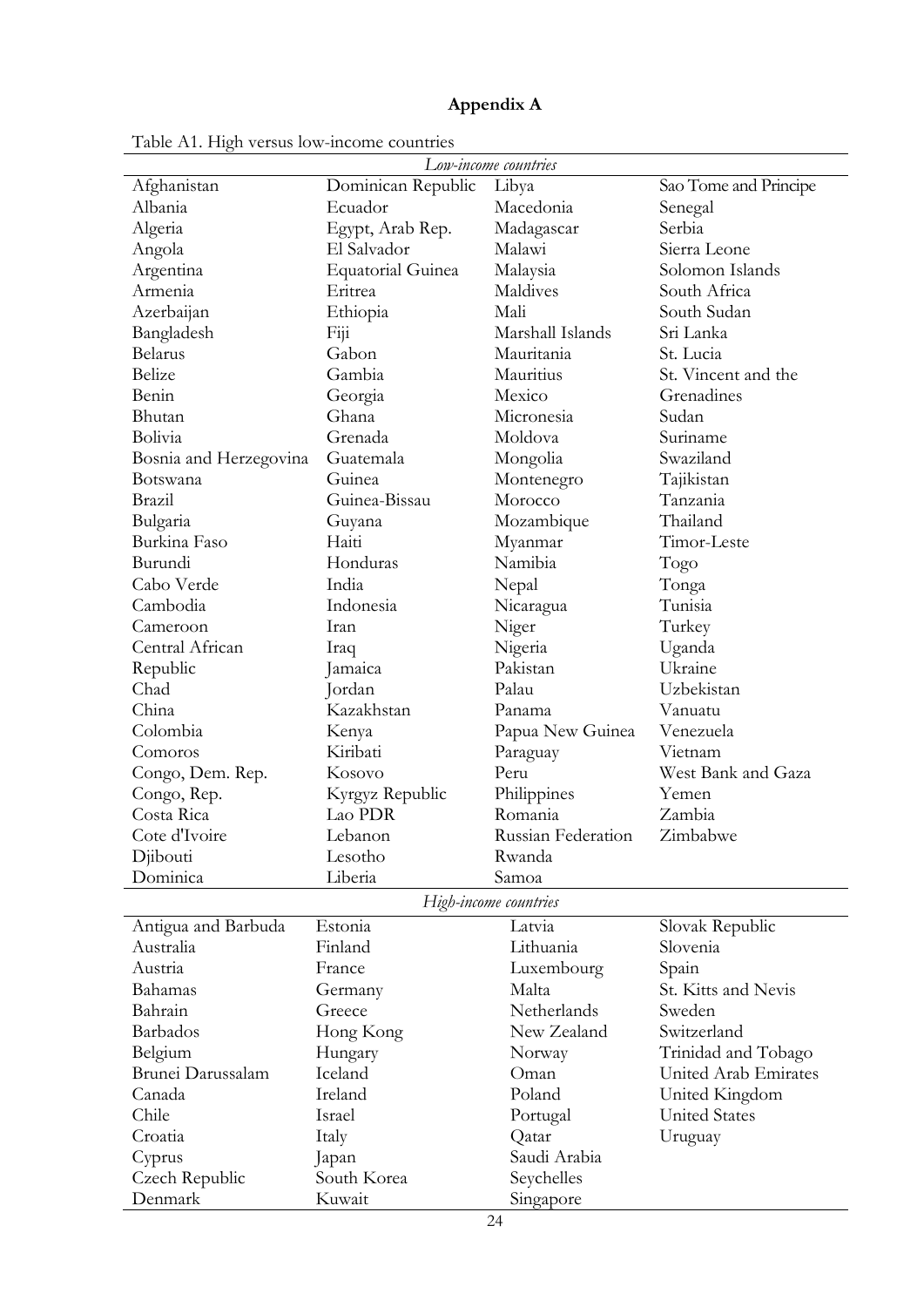

**Figure A1.** Average values of main studied variables for the period 2010-2015

| Series                             | Obs. | Mean    | Std. dev. | Min       | Max      |
|------------------------------------|------|---------|-----------|-----------|----------|
| Minority investors' protection     | 788  | 55.20   | 10.40     | 26.40     | 82.09    |
| FDI per capita                     | 728  | 187.73  | 380.08    | $-478.06$ | 6321.59  |
| Public employment                  | 171  | 18.23   | 12.07     | 1.8       | 78.5     |
| Capitalization                     | 212  | 46.01   | 45.82     | 0.01      | 266.93   |
| Corruption perception              | 714  | 3.23    | 1.10      | 0.80      | 7.10     |
| Openness                           | 741  | 82.91   | 34.06     | 0.18      | 207.16   |
| Natural rent                       | 780  | 9.30    | 11.52     | 0.00      | 60.11    |
| Inflation                          | 733  | 6.22    | 7.86      | $-8.12$   | 109.68   |
| Financial development              | 738  | 37.91   | 29.12     | 0.002     | 152.55   |
| GDP per capita                     | 785  | 3849.31 | 3594.78   | 206.71    | 24304.52 |
| Population (in millions of people) | 793  | 43.93   | 162.90    | 0.02      | 1371.22  |
| Government expenditures            | 217  | 778.26  | 530.51    | 28.59     | 2948.33  |
| Press freedom                      | 745  | 55.86   | 19.24     | 15.00     | 95.00    |
| Gross capital                      | 689  | 25.56   | 10.11     | 1.73      | 70.62    |